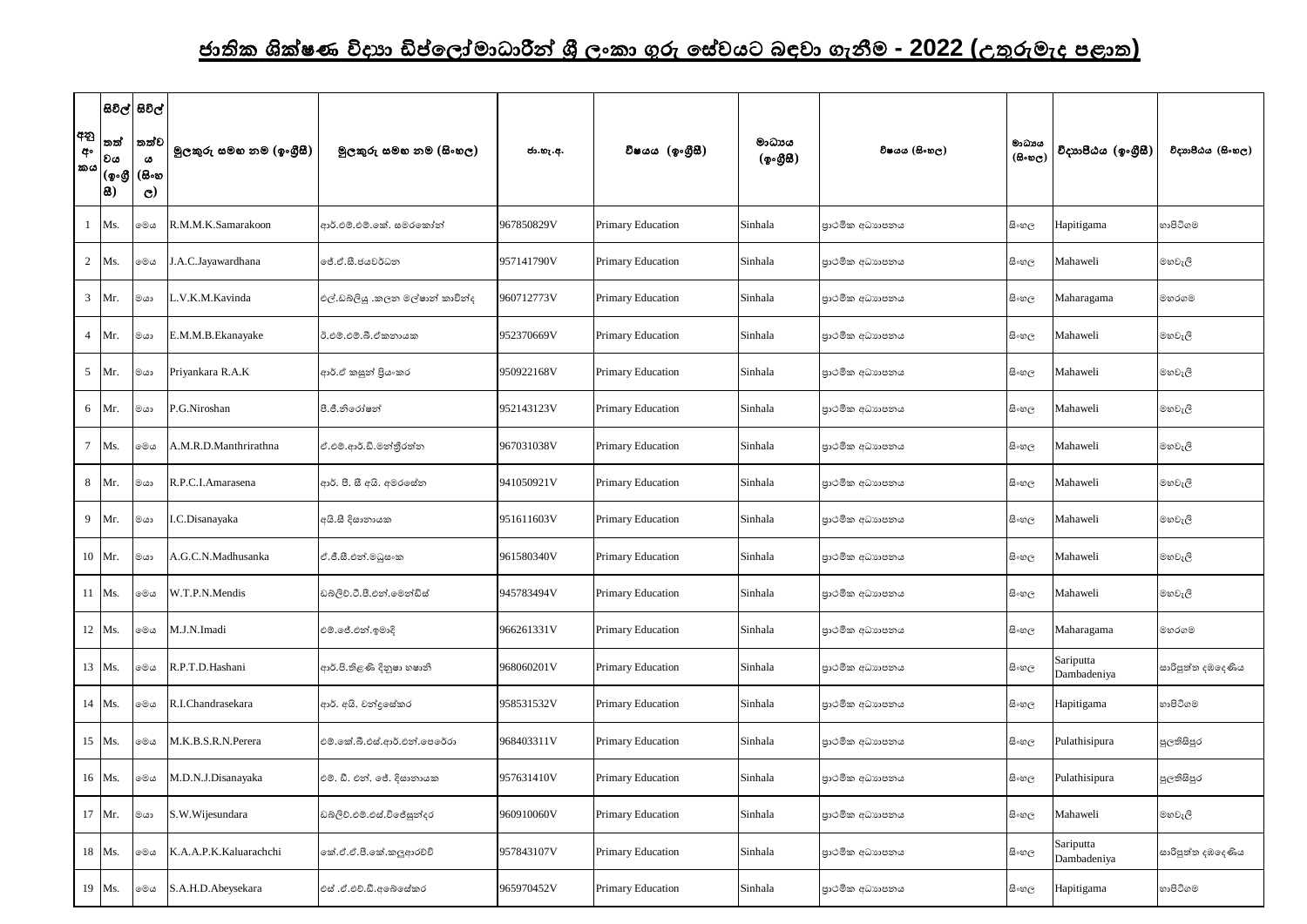|                 | සිවිල් සිවිල්                                                                                                                                  |                               |                          |                                    |            |                          |                    |                 |                                     |                    |                   |
|-----------------|------------------------------------------------------------------------------------------------------------------------------------------------|-------------------------------|--------------------------|------------------------------------|------------|--------------------------|--------------------|-----------------|-------------------------------------|--------------------|-------------------|
| අනු<br>අං<br>කය | තත්<br> වය                                                                                                                                     | තත්ව<br>$\boldsymbol{\omega}$ | මුලකුරු සමහ නම (ඉංගුීසී) | මූලකුරු සමහ නම (සිංහල)             | ජා.හැ.අ.   | විෂයය (ඉංගීුසී)          | මාධාපය<br>(ඉංගීසී) | විෂයය (සිංහල)   | මාධාය<br>$(B \circ \mathfrak{v}_C)$ | විදාහපීඨය (ඉංගීසී) | විදාහපීඨය (සිංහල) |
|                 | $\overline{\phantom{a}}\, (\mathbf{\circ}\!\circ\!\mathbf{\mathfrak{G}}\, \,( \mathbf{\mathfrak{S}}\!\circ\!\mathbf{\mathfrak{G}}\, \,$<br> 8) | $\mathbf{C}$                  |                          |                                    |            |                          |                    |                 |                                     |                    |                   |
|                 | 20 Ms.                                                                                                                                         | මෙය                           | P.A.U.Cthurika           | පී.ඒ.යූ.චතුරිකා                    | 965243780V | Primary Education        | Sinhala            | පාථමික අධාහපනය  | සි∘හල                               | Pulathisipura      | පුලතිසිපුර        |
|                 | 21 Ms.                                                                                                                                         | මෙය                           | K.A.C.Kaumadi            | කේ.ඒ.සී.කෞමදී                      | 967220035V | Primary Education        | Sinhala            | පාථමික අධාහපනය  | සි∘හල                               | Pulathisipura      | පුලතිසිපුර        |
|                 | 22 Ms.                                                                                                                                         | මෙය                           | Y.G.I.S. Yatanwala       | වයි.ජී.අයි.එස්.යටත්වල              | 966602651V | <b>Primary Education</b> | Sinhala            | පාථමික අධාහපනය  | සි∘හල                               | Maharagama         | මහරගම             |
|                 | 23 Ms.                                                                                                                                         | මෙය                           | W.M.N.M.Weerasinghe      | ඩබ්ලිව්.එම්.නිමේෂා මධුශානී වීරසිංහ | 956390559V | Primary Education        | Sinhala            | පාථමික අධාහපනය  | සි∘හල                               | Hapitigama         | හාපිටිගම          |
|                 | 24 Ms.                                                                                                                                         | මෙය                           | D.M.N.A.Disanayaka       | ඩී.එම්.එන්.ඒ.දිසානායක              | 958052820V | <b>Primary Education</b> | Sinhala            | පාථමික අධාහපනය  | සි∘හල                               | Hapitigama         | හාපිටිගම          |
|                 | 25 Ms.                                                                                                                                         | මෙය                           | S.V. Wijerathna          | එස්.වී. විජේරත්න                   | 948632780V | <b>Primary Education</b> | Sinhala            | පාථමික අධාහපනය  | සි∘හල                               | Pulathisipura      | පුලතිසිපුර        |
|                 | 26 Ms.                                                                                                                                         | මෙය                           | S.M.D.L.P.Chandrasiri    | එස්.එම්.ඩී.එල්.පී.චන්දුසිරි        | 957591680V | Primary Education        | Sinhala            | පාථමික අධාහපනය  | සි∘හල                               | Pulathisipura      | පුලතිසිපුර        |
|                 | 27 Ms.                                                                                                                                         | මෙය                           | E.M.N.D.Ekanayaka        | ඊ.එම්.නිලූකා දිල්රුක්ෂි ඒකනායක     | 956061075V | <b>Primary Education</b> | Sinhala            | පාථමික අධාහපනය  | සි∘හල                               | Pulathisipura      | පුලතිසිපුර        |
|                 | 28 Ms.                                                                                                                                         | මෙය                           | J.M.T.B.Kumarai          | ්.එම්.ටී.බී.කුමාරි                 | 948632624V | <b>Primary Education</b> | Sinhala            | පාථමික අධාහපනය  | සිංහල                               | Pulathisipura      | පුලතිසිපුර        |
|                 | 29 Ms.                                                                                                                                         | මෙය                           | J.I.D.Jayasena           | ේ.අයි.ඩී.ජයසේන                     | 965281126V | <b>Primary Education</b> | Sinhala            | පාථමික අධාහපනය  | සි∘හල                               | Pulathisipura      | පුලතිසිපුර        |
|                 | 30 Ms.                                                                                                                                         | මෙය                           | H.M.Nilmini              | එච්.එම්.නිල්මිණි                   | 967152919V | <b>Primary Education</b> | Sinhala            | පාථමික අධාහපනය  | සි∘හල                               | Pulathisipura      | පුලතිසිපුර        |
|                 | 31 Ms.                                                                                                                                         | මෙය                           | R.M.N.Rathnayaka         | ආර්.එම්.එන්.රත්නායක                | 958013124V | <b>Primary Education</b> | Sinhala            | පාථමික අධාහපනය  | සි∘හල                               | Pulathisipura      | පුලතිසිපුර        |
|                 | 32 Ms.                                                                                                                                         | මෙය                           | W.M.C.P.Pushpakumari     | ඩබ්.එම්.සී.පී. පුෂ්පකුමාරි         | 955431901V | <b>Primary Education</b> | Sinhala            | පාථමික අධාහපනය  | සි∘හල                               | Pulathisipura      | පුලතිසිපුර        |
|                 | 33 Ms.                                                                                                                                         | මෙය                           | R.P.D.D.Abewicrama       | ආර්.පී.ඩී.ඩී.අබේවිකුම              | 955562984V | <b>Primary Education</b> | Sinhala            | පාථමික අධාහපනය  | සි∘හල                               | Hapitigama         | හාපිටිගම          |
|                 | 34 Ms.                                                                                                                                         | මෙය                           | R.G.J.N.Rajapaksha       | ආර්.ජී.ජේ.එන්. රාජපක්ෂ             | 956680662V | Primary Education        | Sinhala            | පාථමික අධාහපනය  | සි∘හල                               | Pulathisipura      | පුලතිසිපුර        |
|                 | 35 Ms.                                                                                                                                         | මෙය                           | W.M.S.L.Gunathilaka      | ඩබ්ලිව්.එම්.එස්.එල්.ගුණතිලක        | 957942911V | Primary Education        | Sinhala            | පාථමික අධාහපනය  | සි∘හල                               | Pulathisipura      | පුලතිසිපුර        |
|                 | 36 Ms.                                                                                                                                         | මෙය                           | D.P.I.E.Karynarathna     | ඩී.පී.අයි.ඊ.කරුණාරත්න              | 948390337V | <b>Primary Education</b> | Sinhala            | පාථමික අධාහපනය  | සි∘හල                               | Pulathisipura      | පුලතිසිපුර        |
|                 | 37 Ms.                                                                                                                                         | මෙය                           | E.A.C.Imeshani           | ඊ.ඒ.සී. ඉමෙෂාණී                    | 935890152V | <b>Primary Education</b> | Sinhala            | පාථමික අධාහපනය  | සි∘හල                               | Pulathisipura      | පුලතිසිපුර        |
|                 | 38 Ms.                                                                                                                                         | මෙය                           | P.D.H.D.Senewirathna     | පී.ඩී.එච්.ඩී.සෙනෙවිරත්ත            | 965890459V | <b>Primary Education</b> | Sinhala            | පාථමික අධාහපනය  | සිංහල                               | Pulathisipura      | පුලතිසිපුර        |
|                 | 39 Ms.                                                                                                                                         | මෙය                           | K.G.I.M.Rathnayaka       | කේ. ජී.අයි.එම්.රත්නායක             | 967820776V | Primary Education        | Sinhala            | පාථමික අධාහපනය  | සි∘හල                               | Pulathisipura      | පුලතිසිපුර        |
|                 | 40 Ms.                                                                                                                                         | මෙය                           | P.M.B.M.R.Kumari         | පී.එම්.බී. මදූෂිකා රුවන්ති කුමාරි  | 968211056V | Primary Education        | Sinhala            | පුාථමික අධාහපනය | සිංහල                               | Pulathisipura      | පුලතිසිපුර        |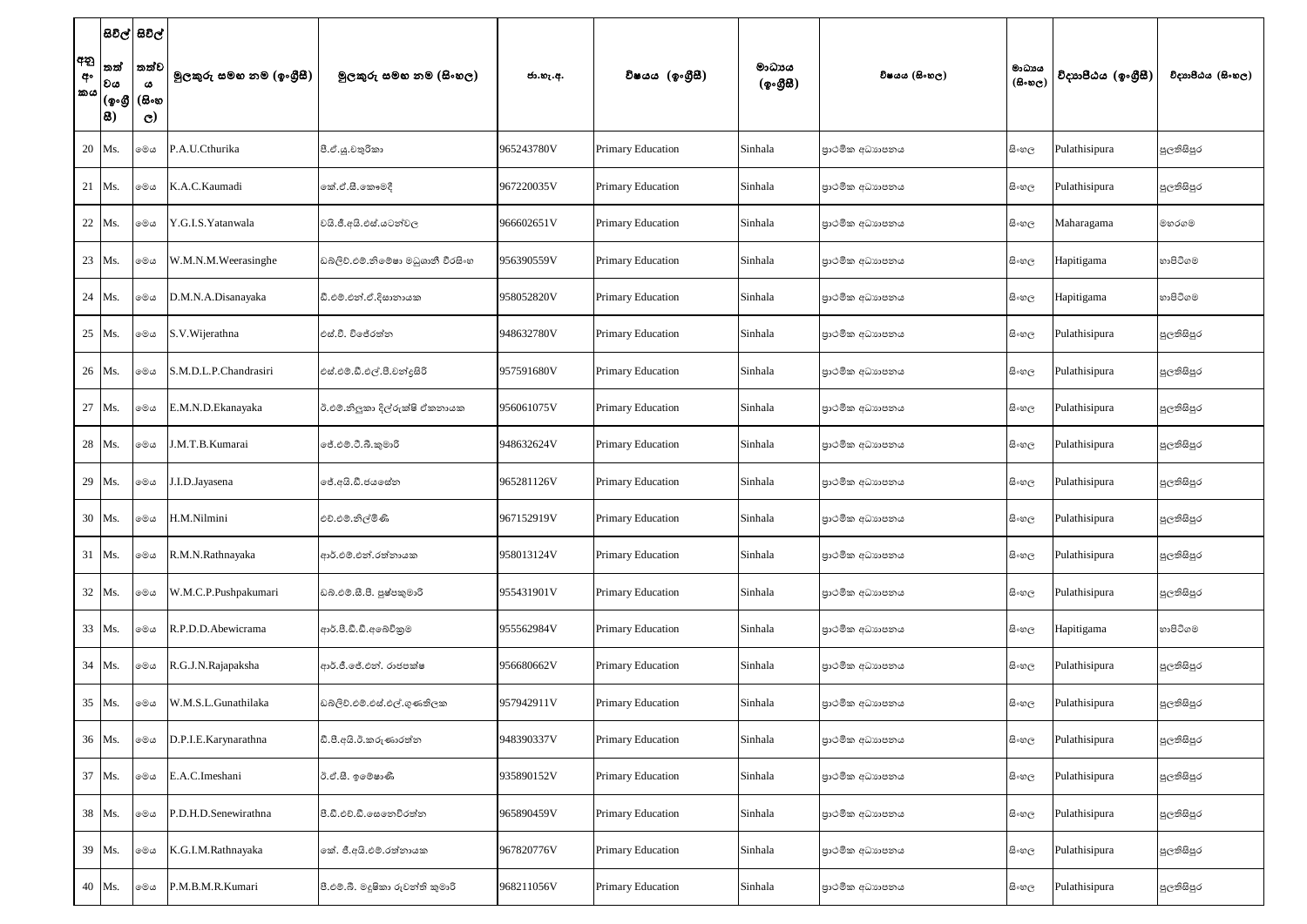|                 | සිවිල් සිවිල්                                                                                                                                                |                                               |                          |                                 |            |                          |                    |                 |                                     |                    |                   |
|-----------------|--------------------------------------------------------------------------------------------------------------------------------------------------------------|-----------------------------------------------|--------------------------|---------------------------------|------------|--------------------------|--------------------|-----------------|-------------------------------------|--------------------|-------------------|
| අනු<br>අං<br>කය | තත්<br> වය<br>$\overline{\phantom{a}}\, (\mathbf{\circ}\!\circ\!\mathbf{\mathfrak{G}}\, \,( \mathbf{\mathfrak{S}}\!\circ\!\mathbf{\mathfrak{G}}\, \,$<br> 8) | තත්ව<br>$\boldsymbol{\omega}$<br>$\mathbf{C}$ | මුලකුරු සමහ නම (ඉංගුීසී) | මුලකුරු සමහ නම (සිංහල)          | ජා.හැ.අ.   | විෂයය (ඉංගීසී)           | මාධාපය<br>(ඉංගීසී) | විෂයය (සිංහල)   | මාධාය<br>$(B \circ \mathfrak{v}_C)$ | විදාහපීඨය (ඉංගීසී) | විදාහපීඨය (සිංහල) |
|                 | 41 Ms.                                                                                                                                                       | මෙය                                           | P.M.N.C.Premathilaka     | පී.එම්.එන්.සී. ජේමතිලක          | 966594357V | Primary Education        | Sinhala            | පාථමික අධාහපනය  | සි∘හල                               | Pulathisipura      | පුලතිසිපුර        |
|                 | 42 Ms.                                                                                                                                                       | මෙය                                           | W.A.N.L.Weerasighe       | ඩබ්ලිව්.ඒ.එත්.එල්.වීරසිංහ       | 965872990V | Primary Education        | Sinhala            | පාථමික අධාහපනය  | සි∘හල                               | Pulathisipura      | පුලතිසිපුර        |
|                 | 43 Ms.                                                                                                                                                       | මෙය                                           | V.S.Premarathna          | වී.එස්.ලේමරත්න                  | 958220413V | <b>Primary Education</b> | Sinhala            | පාථමික අධාහපනය  | සිංහල                               | Pulathisipura      | පුලතිසිපුර        |
|                 | 44 Ms.                                                                                                                                                       | මෙය                                           | D.M.U.S.Disanayaka       | ඩී.එම් උමේෂි සඳලිකා දිසානායක    | 966662484V | <b>Primary Education</b> | Sinhala            | පාථමික අධාහපනය  | සිංහල                               | Pulathisipura      | පුලතිසිපුර        |
|                 | 45 Ms.                                                                                                                                                       | මෙය                                           | N.A.C.Handunneththi      | එන්.ඒ.සී.හඳුන්නෙත්ති            | 948382024V | <b>Primary Education</b> | Sinhala            | පාථමික අධාහපනය  | සිංහල                               | Pulathisipura      | පුලතිසිපුර        |
|                 | 46 Ms.                                                                                                                                                       | මෙය                                           | J.M.C.S.Jayasighe        | ලජ්.එම්.චතුරි සංදීපා ජයසිංහ     | 968561510V | Primary Education        | Sinhala            | පාථමික අධාහපනය  | සි∘හල                               | Pulathisipura      | පුලතිසිපුර        |
|                 | 47 Ms.                                                                                                                                                       | මෙය                                           | H.D.Gunathilaka          | එච්.ඩී.ගුණතිලක                  | 967001074V | <b>Primary Education</b> | Sinhala            | පාථමික අධාහපනය  | සි∘හල                               | Pulathisipura      | පුලතිසිපුර        |
|                 | 48 Ms.                                                                                                                                                       | මෙය                                           | R.M.N.N.Rathnayaka       | ආර්.එම්.එන්.එන්. රත්නායක        | 956992141V | <b>Primary Education</b> | Sinhala            | පාථමික අධාහපනය  | සිංහල                               | Pulathisipura      | පුලතිසිපුර        |
|                 | 49 Ms.                                                                                                                                                       | මෙය                                           | E.M.W.M.Wijenayaka       | ඊ.එම් .ඩබ්ලිව් .එම්.විජේනායක    | 968371924V | <b>Primary Education</b> | Sinhala            | පාථමික අධාහපනය  | සිංහල                               | Pulathisipura      | පුලතිසිපුර        |
|                 | 50 Ms.                                                                                                                                                       | මෙය                                           | K.D.S.Ranathunga         | කේ.ඩී.එස්.රණතුංග                | 975261697V | <b>Primary Education</b> | Sinhala            | පාථමික අධාහපනය  | සි∘හල                               | Pulathisipura      | පුලතිසිපුර        |
|                 | 51 Ms.                                                                                                                                                       | මෙය                                           | C.N.Madhushani           | සී.එන්.මධුෂාණී                  | 947844091V | Primary Education        | Sinhala            | පාථමික අධාහපනය  | සි∘හල                               | Pulathisipura      | පුලතිසිපුර        |
|                 | 52 Ms.                                                                                                                                                       | මෙය                                           | M.M.S.M.Marasinghe       | එම්.එම්.එස්.එම්.මාරසිංහ         | 947371398V | <b>Primary Education</b> | Sinhala            | පාථමික අධාහපනය  | සි∘හල                               | Pulathisipura      | පුලතිසිපුර        |
|                 | 53 Ms.                                                                                                                                                       | මෙය                                           | D.M.J.A.Disanayaka       | ඩී.එම්.ජේ.ඒ.දිසානායක            | 966300949V | <b>Primary Education</b> | Sinhala            | පාථමික අධාහපනය  | සි∘හල                               | Pulathisipura      | පුලතිසිපුර        |
|                 | 54 Ms.                                                                                                                                                       | මෙය                                           | G.P.H N.Malkanthi        | ජී.පී.එච්.එන් මල්කාන්ති         | 975310981V | <b>Primary Education</b> | Sinhala            | පාථමික අධාහපනය  | සිංහල                               | Pulathisipura      | පුලතිසිපුර        |
|                 | 55 Ms.                                                                                                                                                       | මෙය                                           | S. M.I.K.M.Premasiri     | එස්. එම්. අයි. කේ. එම්. ජේමසිරි | 957831877V | Primary Education        | Sinhala            | පාථමික අධාහපනය  | සි∘හල                               | Pulathisipura      | පුලතිසිපුර        |
|                 | 56 Mr.                                                                                                                                                       | මයා                                           | T.M.S.Dilhan             | ටී.එම්.එස්.දිල්හාන්             | 961173833V | Primary Education        | Sinhala            | පාථමික අධාහපනය  | සි∘හල                               | Hapitigama         | හාපිටිගම          |
|                 | 57 Mr.                                                                                                                                                       | මයා                                           | R.M.T.N.Rathnayaka       | ආර්.එම්.ටී.එන්.රත්නායක          | 960321316V | <b>Primary Education</b> | Sinhala            | පාථමික අධාහපනය  | සි∘හල                               | Pulathisipura      | පුලතිසිපුර        |
|                 | 58 Ms.                                                                                                                                                       | මෙය                                           | A.L.K.S.Dulanjali        | ඒ.එල්.කේ.එස්.දූලංජලී            | 967253219V | <b>Primary Education</b> | Sinhala            | පාථමික අධාහපනය  | සි∘හල                               | Pulathisipura      | පුලතිසිපුර        |
|                 | 59 Ms.                                                                                                                                                       | මෙය                                           | S.M.D.C.Ravindi          | එස්.එම්.ඩී.සී. රවින්දි          | 966522216V | <b>Primary Education</b> | Sinhala            | පාථමික අධාහපනය  | සි∘හල                               | Pulathisipura      | පුලතිසිපුර        |
|                 | 60 Ms.                                                                                                                                                       | මෙය                                           | H.S.P.N.Jayawardhana     | එච්.එස්.පී.නිමාලි ජයවර්ධන       | 966692928V | Primary Education        | Sinhala            | පාථමික අධාහපනය  | සි∘හල                               | Pulathisipura      | පුලතිසිපුර        |
|                 | 61 Ms.                                                                                                                                                       | මෙය                                           | W.M.L.S.Wijesighe        | ඩබ්ලිව්.එම්.එල්.එස්. විජේසිංහ   | 965561102V | Primary Education        | Sinhala            | පුාථමික අධාහපනය | සි∘හල                               | Pulathisipura      | පුලතිසිපුර        |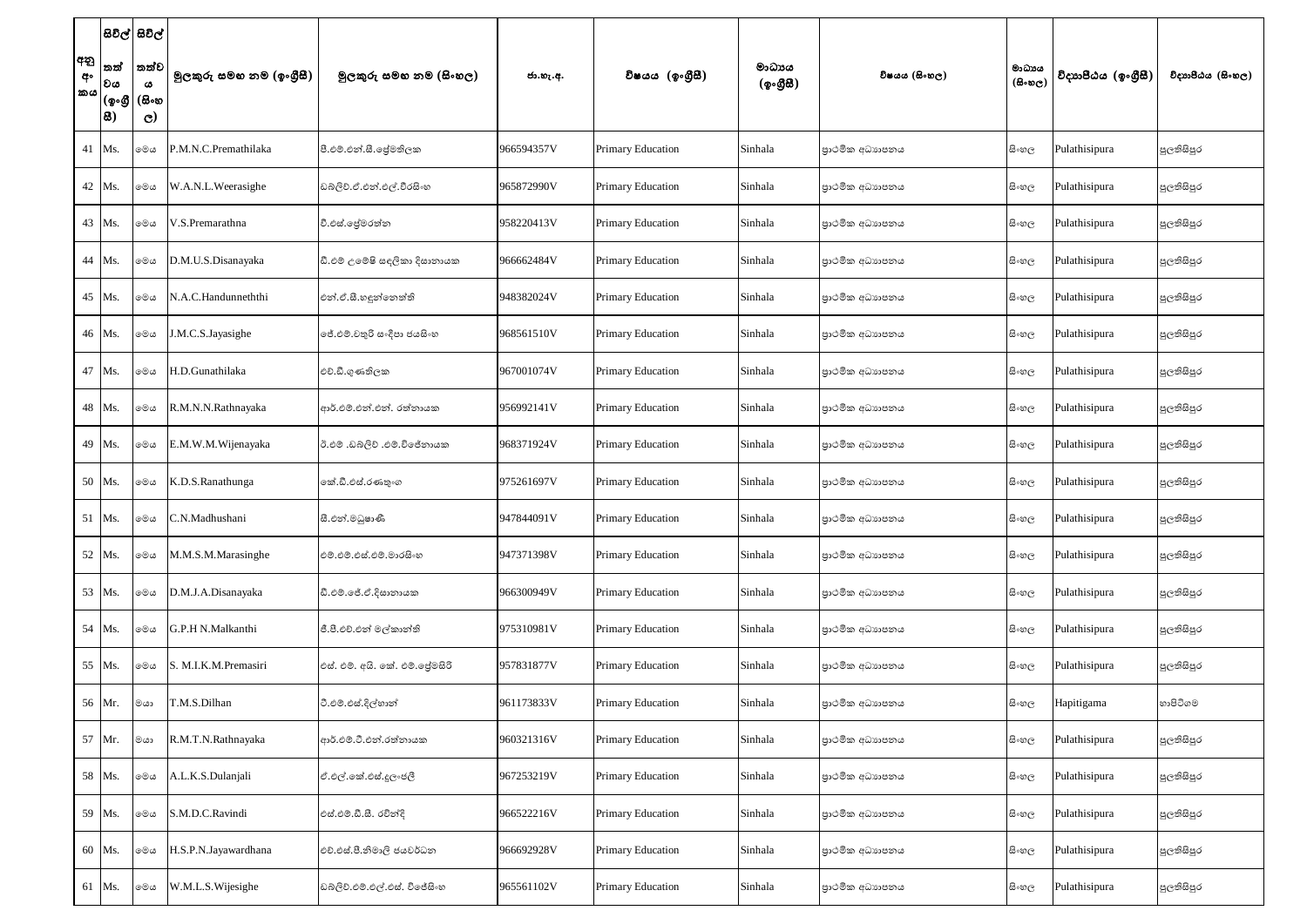|                 | සිවිල් සිවිල්                    |                                           |                          |                                           |            |                          |                                                  |                |                                     |                    |                   |
|-----------------|----------------------------------|-------------------------------------------|--------------------------|-------------------------------------------|------------|--------------------------|--------------------------------------------------|----------------|-------------------------------------|--------------------|-------------------|
| අනු<br>අං<br>කය | තත්<br> වය<br> (စွ•စ္ဟု <br> සි) | තත්ව<br>$\omega$<br>(සිංහ<br>$\mathbf{C}$ | මුලකුරු සමහ නම (ඉංගුීසී) | මුලකුරු සමහ නම (සිංහල)                    | ජා.හැ.අ.   | විෂයය (ඉංගීසී)           | මාධායය<br>$(\phi \circ \mathcal{B} \mathcal{B})$ | විෂයය (සිංහල)  | මාධාය<br>$(B \circ \mathfrak{v}_C)$ | විදාහපීඨය (ඉංගීසී) | විදාහපීඨය (සිංහල) |
|                 | 62 Ms.                           | මෙය                                       | R.M.P.S.Rathnayaka       | ආර්.එම්.පී.එස්. රත්නායක                   | 956590124V | Primary Education        | Sinhala                                          | පාථමික අධාහපනය | සි∘හල                               | Pulathisipura      | පුලතිසිපුර        |
|                 | 63 Ms.                           | මෙය                                       | R.H.A.T.J.Senewirathna   | ආර්.එච්.ඒ.ටී.ජේ.සෙනවිරත්න.                | 958501790V | Primary Education        | Sinhala                                          | පාථමික අධාහපනය | සි∘හල                               | Pulathisipura      | පුලතිසිපුර        |
|                 | 64 Ms.                           | මෙය                                       | G.P.I.Pushpakumara       | ජී.පී.අයි.පුෂ්පකුමාර                      | 936252990V | <b>Primary Education</b> | Sinhala                                          | පාථමික අධාහපනය | සි∘හල                               | Pulathisipura      | පුලතිසිපුර        |
|                 | 65 Ms.                           | මෙය                                       | R.I.M. Wimalasena        | ආර්.ඉරේෂා මධුමාලි විමලසේන.                | 968471414V | <b>Primary Education</b> | Sinhala                                          | පාථමික අධාහපනය | සිංහල                               | Pulathisipura      | පුලතිසිපුර        |
|                 | 66 Ms.                           | මෙය                                       | W.M.M.Weerasinghe        | ඩ්බ්ලිව්.එම්.මන්දාකිණි වීරසිංහ            | 948092255V | <b>Primary Education</b> | Sinhala                                          | පාථමික අධාහපනය | සි∘හල                               | Pulathisipura      | පුලතිසිපුර        |
|                 | 67 Ms.                           | මෙය                                       | K.J.T.M.Koswanage        | කේ.ජේ.ටී.එම්.කොස්වානගේ                    | 966510170V | Primary Education        | Sinhala                                          | පාථමික අධාහපනය | සි∘හල                               | Pulathisipura      | පුලතිසිපුර        |
|                 | 68 Ms.                           | මෙය                                       | B.M.A.N.Deshanjana       | බී.එම්.ඒ.එන්.දේශාංජනා                     | 966392967V | Primary Education        | Sinhala                                          | පාථමික අධාහපනය | සි∘හල                               | Pulathisipura      | පුලතිසිපුර        |
|                 | 69 Ms.                           | මෙය                                       | S.S.N.Kumari             | එස්. සජනි නිමාසා කුමාරි                   | 966113499V | Primary Education        | Sinhala                                          | පාථමික අධාහපනය | සිංහල                               | Pulathisipura      | පුලතිසිපුර        |
|                 | 70 Ms.                           | මෙය                                       | R.G.N.N.Jayaweera        | ආර්. ජී. එන්. එන්. ජයවීර                  | 968480553V | Primary Education        | Sinhala                                          | පාථමික අධාහපනය | සිංහල                               | Pulathisipura      | පුලතිසිපුර        |
|                 | 71 Ms.                           | මෙය                                       | K.P.C.D.Priyangika       | කේ.පී.සී.ඩී.පිුයංගිකා                     | 968530330V | Primary Education        | Sinhala                                          | පාථමික අධාහපනය | සි∘හල                               | Pulathisipura      | පුලතිසිපුර        |
|                 | 72 Ms.                           | මෙය                                       | H.M.C.P.Herath           | එච්.එම්.සී.පී.ගේරත්                       | 966632275V | Primary Education        | Sinhala                                          | පාථමික අධාහපනය | සි∘හල                               | Pulathisipura      | පුලතිසිපුර        |
|                 | 73 Ms.                           | මෙය                                       | I.K.Gunarathna           | අයි.කේ.ගුණරත්න                            | 946841471V | Primary Education        | Sinhala                                          | පාථමික අධාහපනය | සි∘හල                               | Pulathisipura      | පුලතිසිපුර        |
|                 | 74 Ms.                           | මෙය                                       | .W.A.P.Wickramathilaka   | ජේ.ඩබ්ලිව්.ඒ.පුසාදි                       | 928584291V | Primary Education        | Sinhala                                          | පාථමික අධාහපනය | සි∘හල                               | Pulathisipura      | පුලතිසිපුර        |
|                 | 75 Ms.                           | මෙය                                       | I.M.C.Kaushalaya         | අයි.එම්.සී.කෞෂලාහ                         | 968543008V | Primary Education        | Sinhala                                          | පාථමික අධාහපනය | සි∘හල                               | Pulathisipura      | පුලතිසිපුර        |
|                 | 76 Ms.                           | මෙය                                       | J.S.K.Jayasundara        | ජේ.එස්.කේ ජයසූන්දර                        | 945582391V | Primary Education        | Sinhala                                          | පාථමික අධාහපනය | සි∘හල                               | Pulathisipura      | පුලතිසිපුර        |
|                 | 77 Ms.                           | මෙය                                       | H.M.H.M.Somarathna       | එච්.එම්.එච්.එම්.සෝමරත්න                   | 955753054V | Primary Education        | Sinhala                                          | පාථමික අධාහපනය | සි∘හල                               | Pulathisipura      | පුලතිසිපුර        |
|                 | 78 Ms.                           | මෙය                                       | S.D.Manamendra           | එස්. ඩී. මනමේන්ද                          | 968052985V | <b>Primary Education</b> | Sinhala                                          | පාථමික අධාහපනය | සි∘හල                               | Pulathisipura      | පුලතිසිපුර        |
|                 | 79 Ms.                           | මෙය                                       | W.D.M.T.D.Weerasinghe    | ඩබ්ලිව්.ඩී.එම්.ටී.ඩී.වීරසිංහ              | 965372318V | Primary Education        | Sinhala                                          | පාථමික අධාහපනය | සි∘හල                               | Pulathisipura      | පුලතිසිපුර        |
|                 | 80 Ms.                           | මෙය                                       | Y.S.T.S.Senevirathna     | වයි . එස් .තක්සලා සංජීවනී<br>සෙනෙවිරත්න . | 967480070V | Primary Education        | Sinhala                                          | පාථමික අධාහපනය | සි∘හල                               | Pulathisipura      | පුලතිසිපුර        |
|                 | 81 Ms.                           | මෙය                                       | R.G.S.P.Kumarasighe      | ආර් .ජී. සුරංගි පියදර්ශනී කුමාරසිංහ       | 975180050V | Primary Education        | Sinhala                                          | පාථමික අධාහපනය | සි∘හල                               | Pulathisipura      | පුලතිසිපුර        |
|                 | 82 Ms.                           | මෙය                                       | H.M.T.I.Karunarathna     | එච්.එම්.ටී.ඉෂිකා කරුණාරත්න                | 958543620V | Primary Education        | Sinhala                                          | පාථමික අධාහපනය | සි∘හල                               | Pulathisipura      | පුලතිසිපුර        |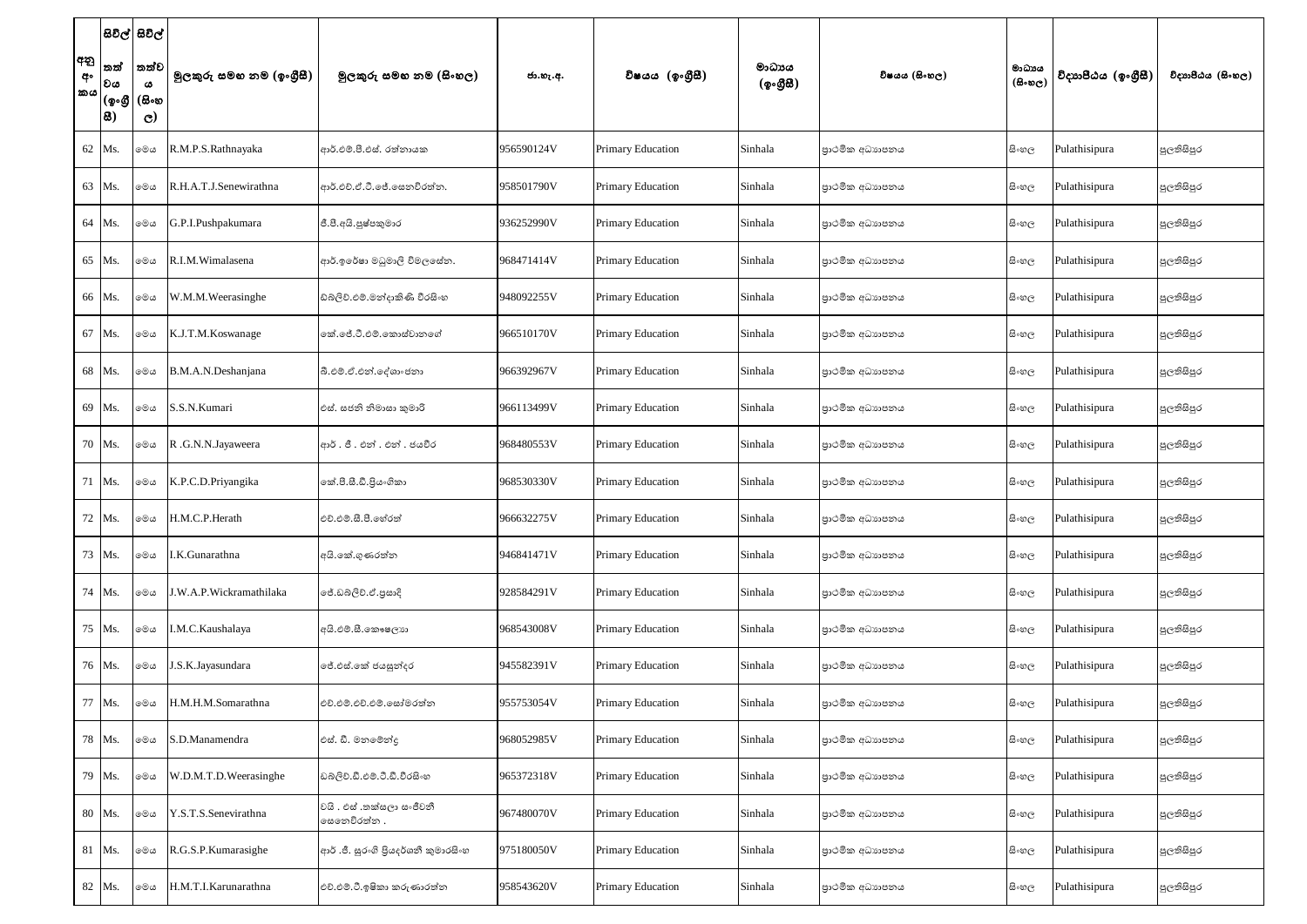|                 | සිවිල් සිවිල්                                                                                                                                                |                                               |                          |                                    |            |                          |                    |                |                                     |                    |                   |
|-----------------|--------------------------------------------------------------------------------------------------------------------------------------------------------------|-----------------------------------------------|--------------------------|------------------------------------|------------|--------------------------|--------------------|----------------|-------------------------------------|--------------------|-------------------|
| අනු<br>අං<br>කය | තත්<br> වය<br>$\overline{\phantom{a}}\, (\mathbf{\circ}\!\circ\!\mathbf{\mathfrak{G}}\, \,( \mathbf{\mathfrak{S}}\!\circ\!\mathbf{\mathfrak{G}}\, \,$<br> 8) | තත්ව<br>$\boldsymbol{\omega}$<br>$\mathbf{C}$ | මුලකුරු සමහ නම (ඉංගුිසී) | මුලකුරු සමහ නම (සිංහල)             | ජා.හැ.අ.   | විෂයය (ඉංගීසී)           | මාධාපය<br>(ඉංගීසී) | විෂයය (සිංහල)  | මාධාය<br>$(B \circ \mathfrak{v}_C)$ | විදාහපීඨය (ඉංගීසී) | විදාහපීඨය (සිංහල) |
|                 | 83 Ms.                                                                                                                                                       | මෙය                                           | S.K.A.S.S.Abesinghe      | එස්.කේ.ඒ.එස්.එස්. අබේසිංහ          | 966331879V | Primary Education        | Sinhala            | පාථමික අධාහපනය | සිංහල                               | Pulathisipura      | පුලතිසිපුර        |
|                 | 84 Ms.                                                                                                                                                       | මෙය                                           | D.M.N.P.Disanayaka       | ඩී.එම්.නිල්මිණි පියුමිකා දිසානායක  | 975010520V | Primary Education        | Sinhala            | පාථමික අධාහපනය | සි∘හල                               | Pulathisipura      | පුලතිසිපුර        |
|                 | 85 Ms.                                                                                                                                                       | මෙය                                           | T.M. A.S.Nayanathara     | ටී.එම්.ඒ.එස් නයනතාරා               | 946880930V | <b>Primary Education</b> | Sinhala            | පාථමික අධාහපනය | සිංහල                               | Pulathisipura      | පුලතිසිපුර        |
|                 | 86 Ms.                                                                                                                                                       | මෙය                                           | H.M.A.S.Sewwandi         | එච්.එම්.අංජලි සුමුදු සෙව්වන්දි     | 966780592V | <b>Primary Education</b> | Sinhala            | පාථමික අධාහපනය | සිංහල                               | Pulathisipura      | පුලතිසිපුර        |
|                 | 87 Ms.                                                                                                                                                       | මෙය                                           | D.R.T.P.Dasanayaka       | ඩි.ආර්.ටී.පි. දසනායක               | 957412084V | <b>Primary Education</b> | Sinhala            | පාථමික අධාහපනය | සිංහල                               | Pulathisipura      | පුලතිසිපුර        |
|                 | 88 Ms.                                                                                                                                                       | මෙය                                           | A.B.M.R.D.Jayasundara    | ඒ.බී.එම්.ආර්.ඩී. ජයසුන්දර          | 966360119V | Primary Education        | Sinhala            | පාථමික අධාහපනය | සි∘හල                               | Pulathisipura      | පුලතිසිපුර        |
|                 | 89 Ms.                                                                                                                                                       | මෙය                                           | G.K.H.T.Godakanda        | ජී.කේ.එච්.ටී.ගොඩකන්ද               | 968620649V | <b>Primary Education</b> | Sinhala            | පාථමික අධාහපනය | සි∘හල                               | Pulathisipura      | පුලතිසිපුර        |
|                 | 90 Ms.                                                                                                                                                       | මෙය                                           | P.W.N.U.Amarasinghe      | පී. ඩබලිව්. එන්. යූ. අමරසිංහ       | 965710540V | <b>Primary Education</b> | Sinhala            | පාථමික අධාහපනය | සිංහල                               | Pulathisipura      | පුලතිසිපුර        |
|                 | 91 Ms.                                                                                                                                                       | මෙය                                           | K.M.G.A.Mudalige         | කේ.එම්. ගිම්හානි අප්සරා මුදලිගේ    | 967131989V | <b>Primary Education</b> | Sinhala            | පාථමික අධාහපනය | සිංහල                               | Pulathisipura      | පුලතිසිපුර        |
|                 | 92 Mr.                                                                                                                                                       | මයා                                           | M.W.K.M.Padmasiri        | එම්.ඩබ්ලිව්.කසුන් මදූසන්ක පද්මසිරි | 951051225V | <b>Primary Education</b> | Sinhala            | පාථමික අධාහපනය | සි∘හල                               | Pulathisipura      | පුලතිසිපුර        |
|                 | 93 Ms.                                                                                                                                                       | මෙය                                           | E.L.H.Gunathilaka        | ඊ.එල් .එච් .ගුණතිලක                | 957582338V | Primary Education        | Sinhala            | පාථමික අධාහපනය | සි∘හල                               | Pulathisipura      | පුලතිසිපුර        |
|                 | 94 Ms.                                                                                                                                                       | මෙය                                           | B.R.N.K.Somarathna       | බී.ආර්.එන්.කේ.සෝමරත්න              | 955291867V | <b>Primary Education</b> | Sinhala            | පාථමික අධාහපනය | සි∘හල                               | Pulathisipura      | පුලතිසිපුර        |
|                 | 95 Ms.                                                                                                                                                       | මෙය                                           | A.Kv.S.Aththanagoda      | ඒ.කේ.වී.එස් අත්තනගොඩ               | 955552334V | <b>Primary Education</b> | Sinhala            | පාථමික අධාහපනය | සි∘හල                               | Pulathisipura      | පුලතිසිපුර        |
|                 | 96 Ms.                                                                                                                                                       | මෙය                                           | M.P.M. R.Ranaweera       | එම්.පී.එම්.ආර්.රණවීර               | 956880637V | Primary Education        | Sinhala            | පාථමික අධාහපනය | සිංහල                               | Pulathisipura      | පුලතිසිපුර        |
|                 | 97 Ms.                                                                                                                                                       | මෙය                                           | B.D.P.S.Disanayaka       | බී.ඩී.පි.එස්. දිසානායක             | 968143115V | Primary Education        | Sinhala            | පාථමික අධාහපනය | සි∘හල                               | Pulathisipura      | පුලතිසිපුර        |
|                 | 98 Ms.                                                                                                                                                       | මෙය                                           | K.K.K.M.Rathnayaka       | කේ.කේ.කේ.එම් රත්නායක               | 966890959V | Primary Education        | Sinhala            | පාථමික අධාහපනය | සි∘හල                               | Pulathisipura      | පුලතිසිපුර        |
|                 | 99 Ms.                                                                                                                                                       | මෙය                                           | T.H.U.Liyanage           | ටි. හිරුණි උමේෂා ලියනගේ            | 966751908V | Primary Education        | Sinhala            | පාථමික අධාහපනය | සි∘හල                               | Pulathisipura      | පුලතිසිපුර        |
|                 | 100 Ms.                                                                                                                                                      | මෙය                                           | M.S.S.P.Alfred           | එම්. එස්. එස්. පී. ඇල්ලුඩ්         | 956280249V | <b>Primary Education</b> | Sinhala            | පාථමික අධාහපනය | සි∘හල                               | Pulathisipura      | පුලතිසිපුර        |
|                 | 101 Ms.                                                                                                                                                      | මෙය                                           | W.M.H.N.Weerasinghe      | ඩබලිව්.එම්.එච්.එන්.වීරසිංහ         | 968460960V | Primary Education        | Sinhala            | පාථමික අධාහපනය | සි∘හල                               | Pulathisipura      | පුලතිසිපුර        |
|                 | $102$ Ms.                                                                                                                                                    | මෙය                                           | J.T.Udayasiri            | ජේ.ටී.උදයසිරි                      | 957363334V | Primary Education        | Sinhala            | පාථමික අධාහපනය | සි∘හල                               | Pulathisipura      | පුලතිසිපුර        |
|                 | $103$ Mr.                                                                                                                                                    | මයා                                           | T.A.D.L.Thebuwana        | ටී.ඒ.ඩී.එල්. තෙබුවන                | 953081300V | Primary Education        | Sinhala            | පාථමික අධාහපනය | සි∘හල                               | Mahaweli           | මහවැලි            |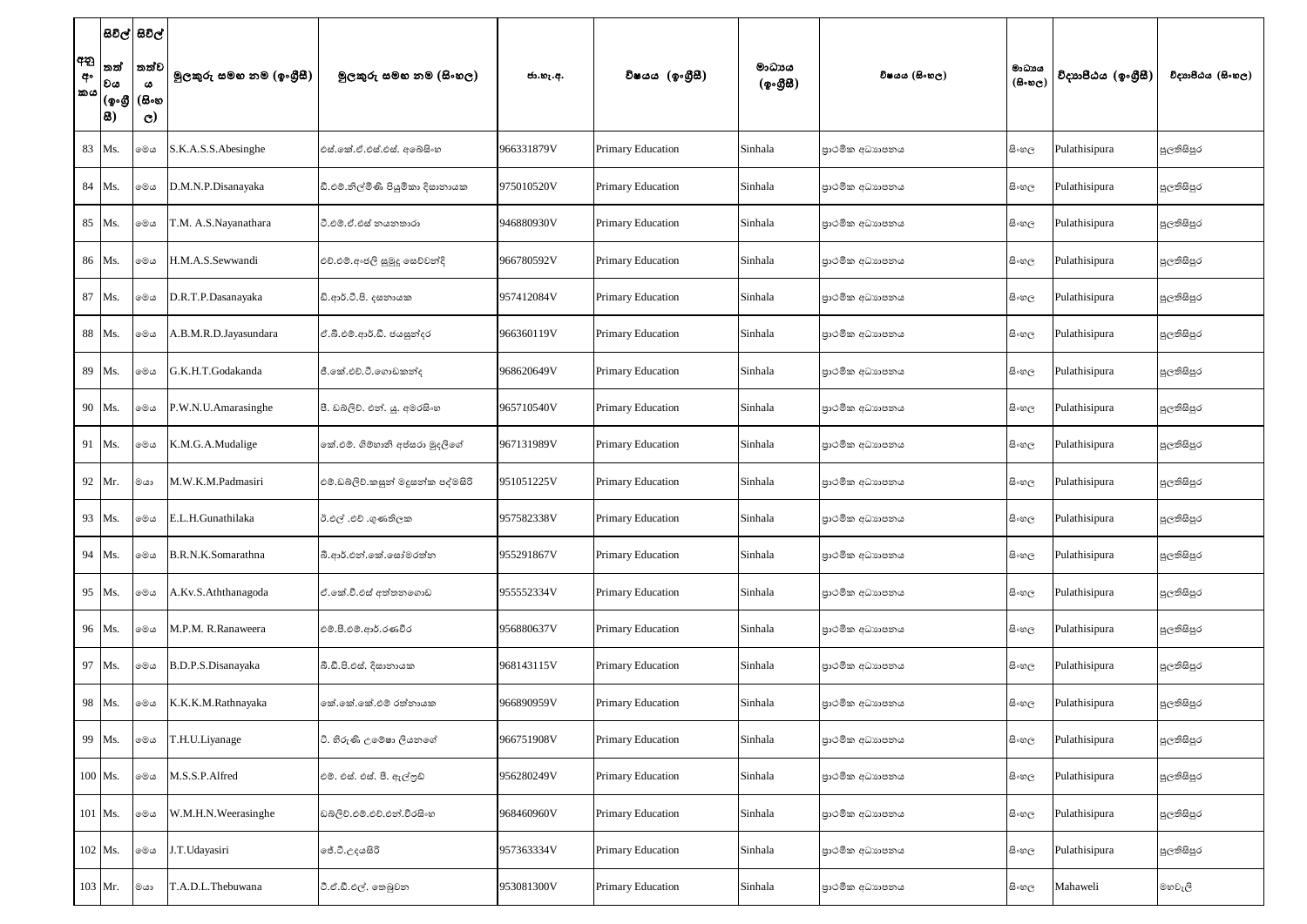|                        | සිවිල් සිවිල්                   |                                                          |                          |                                            |              |                          |                    |                |                                     |                    |                   |
|------------------------|---------------------------------|----------------------------------------------------------|--------------------------|--------------------------------------------|--------------|--------------------------|--------------------|----------------|-------------------------------------|--------------------|-------------------|
| අනු<br>අං<br><b>කය</b> | තත්<br> වය<br> (စ့•စ္ဘူ<br> සි) | තත්ව <br>$\boldsymbol{\omega}$<br>(සිංහ<br>$\mathcal{C}$ | මුලකුරු සමහ නම (ඉංගුිසී) | මූලකුරු සමහ නම (සිංහල)                     | ජා.හැ.අ.     | විෂයය (ඉංගීසී)           | මාධාපය<br>(ඉංගීසී) | විෂයය (සිංහල)  | මාධාය<br>$(B \circ \mathfrak{v}_C)$ | විදාහපීඨය (ඉංගීසී) | විදාහපීඨය (සිංහල) |
|                        | 104 Ms.                         | මෙය                                                      | H.A.S.Hrshani            | එච්.ඒ.සුවිනි හර්ෂනි                        | 947753207V   | <b>Primary Education</b> | Sinhala            | පාථමික අධාහපනය | සි∘හල                               | Hapitigama         | හාපිටිගම          |
|                        | 105 Ms.                         | මෙය                                                      | P.A.N.S.Jayarathna       | පී.ඒ.එන්.එස්.ජයරත්න                        | 957070400V   | Primary Education        | Sinhala            | පාථමික අධාහපනය | සි∘හල                               | Pulathisipura      | පුලතිසිපුර        |
|                        | 106 Ms.                         | මෙය                                                      | A.U.Bagahawaththage      | ඒ.යූ.බෝගහවත්තගේ                            | 965291270V   | Primary Education        | Sinhala            | පාථමික අධාහපනය | සි∘හල                               | Pulathisipura      | පුලතිසිපුර        |
|                        | 107 Ms.                         | මෙය                                                      | M.J.M.N.Dilruksthi       | එම්.ජේ.එම්.එන් දිල්රුක්ෂි                  | 965241515V   | <b>Primary Education</b> | Sinhala            | පාථමික අධාහපනය | සිංහල                               | Pulathisipura      | පුලතිසිපුර        |
|                        | 108 Mr.                         | මයා                                                      | M.D.S.N.Indrasiri        | එම්.ඩී.එස්.එන් ඉන්දුසිරි                   | 933263100V   | <b>Primary Education</b> | Sinhala            | පාථමික අධාහපනය | සි∘හල                               | Pulathisipura      | පුලතිසිපුර        |
|                        | 109 Ms.                         | මෙය                                                      | D.D.A.Dilrukshi          | ඩී.ඩී.ඒ.දිල්රුක්ෂි                         | 965203737V   | Primary Education        | Sinhala            | පාථමික අධාහපනය | සි∘හල                               | Pulathisipura      | පුලතිසිපුර        |
|                        | 110 Ms.                         | මෙය                                                      | R.D.L.H.K.Weerakoon      | ආර්.ඩී.එල්.එච්.කේ. වීරකෝන්                 | 966641720V   | Primary Education        | Sinhala            | පාථමික අධාහපනය | සි∘හල                               | Pulathisipura      | පුලතිසිපුර        |
|                        | $111$ Ms.                       | මෙය                                                      | A.D.J.W.R.Wickramasinghe | ඊ.ඩී.ජී.වරුනි ඉමල්ෂා විකුමසිංහ             | 199581803321 | Primary Education        | Sinhala            | පාථමික අධාහපනය | සිංහල                               | Wayamba            | වයඹ               |
|                        | $112$ Mr.                       | මයා                                                      | M.W.G.M.Dilranga         | එම්.ඩබ්ලිව්.ජී.මහේෂ් දිල්රංග               | 970043306V   | Primary Education        | Sinhala            | පාථමික අධාහපනය | සිංහල                               | Pulathisipura      | පුලතිසිපුර        |
|                        | 113 Ms.                         | මෙය                                                      | T.M.R.U.K.Gunasekara     | ටී. එම්. ආර්. යූ. කේ. ගුනසේකර              | 956890420V   | Primary Education        | Sinhala            | පාථමික අධාහපනය | සි∘හල                               | Pulathisipura      | පුලතිසිපුර        |
|                        | $114$ Ms.                       | මෙය                                                      | K.P.G.S.P.Kumari         | කේ. පී. ජී. එස්. පී. කුමාරි                | 945540869V   | <b>Primary Education</b> | Sinhala            | පාථමික අධාහපනය | සි∘හල                               | Pulathisipura      | පුලතිසිපුර        |
|                        | 115 Ms.                         | මෙය                                                      | H.M.D.N.Kulathunga       | එච්.එම්.ඩී.එන්.කුලතුංග                     | 957133282V   | Primary Education        | Sinhala            | පාථමික අධාහපනය | සි∘හල                               | Pulathisipura      | පුලතිසිපුර        |
|                        | 116 Ms.                         | මෙය                                                      | W.W.G.C.P.Weedagama      | වීදාගම වත්තේ ගෙදර චමෝදි පූර්ණිකා<br>වීදාගම | 966492210V   | Primary Education        | Sinhala            | පාථමික අධාහපනය | සිංහල                               | Pulathisipura      | පුලතිසිපුර        |
|                        | 117 Ms.                         | මෙය                                                      | T.G.T.R.Thoragalla       | ටී.ජී.ටී.ආර්. තෝරගොල්ල                     | 955421272V   | Primary Education        | Sinhala            | පාථමික අධාහපනය | සිංහල                               | Pulathisipura      | පුලතිසිපුර        |
|                        | 118 Ms.                         | මෙය                                                      | R.M.N.S.Rathnayaka       | ආර්.එම්. එන්. එස්. රත්නායක                 | 935582113V   | Primary Education        | Sinhala            | පාථමික අධාහපනය | සි∘හල                               | Pulathisipura      | පුලතිසිපුර        |
|                        | 119 Ms.                         | මෙය                                                      | R.M.M.M.Wimalarathna     | ආර්.එම්.මදූෂා මදූමාලි විමලරත්න             | 199660601375 | Primary Education        | Sinhala            | පාථමික අධාහපනය | සි∘හල                               | Pulathisipura      | පුලතිසිපුර        |
|                        | 120 Ms.                         | මෙය                                                      | M.A.I.M.Kumarasinghe     | එම්.ඒ.අයි.එම්.කුමාරසිංහ                    | 968061933V   | Primary Education        | Sinhala            | පාථමික අධාහපනය | සි∘හල                               | Pulathisipura      | පුලතිසිපුර        |
|                        | 121 Ms.                         | මෙය                                                      | A.G.R.H.Priyadharshani   | ඒ.ජී.ආර්.එච්.පියදර්ශනී                     | 957701221V   | Primary Education        | Sinhala            | පාථමික අධාහපනය | සිංහල                               | Pulathisipura      | පුලතිසිපුර        |
|                        | 122 Ms.                         | මෙය                                                      | P.K.G.D.P.I.Wijesooriya  | පී.කේ.ජී.ඩී. පී.විජේසූරිය                  | 968201077V   | Primary Education        | Sinhala            | පාථමික අධාහපනය | සිංහල                               | Pulathisipura      | පුලතිසිපුර        |
|                        | 123 Ms.                         | මෙය                                                      | K.M.M.U.Kaluperuma       | කේ.එම්. මහේෂිකා උදයංගනි කලුපෙරුම           | 968274554V   | Primary Education        | Sinhala            | පාථමික අධාහපනය | සි∘හල                               | Pulathisipura      | පුලතිසිපුර        |
|                        | 124 Ms.                         | මෙය                                                      | B.M.M.S.Basnayaka        | බි.එම්.එම්.එස්.බස්තායක                     | 947652338V   | <b>Primary Education</b> | Sinhala            | පාථමික අධාහපනය | සිංහල                               | Pulathisipura      | පුලතිසිපුර        |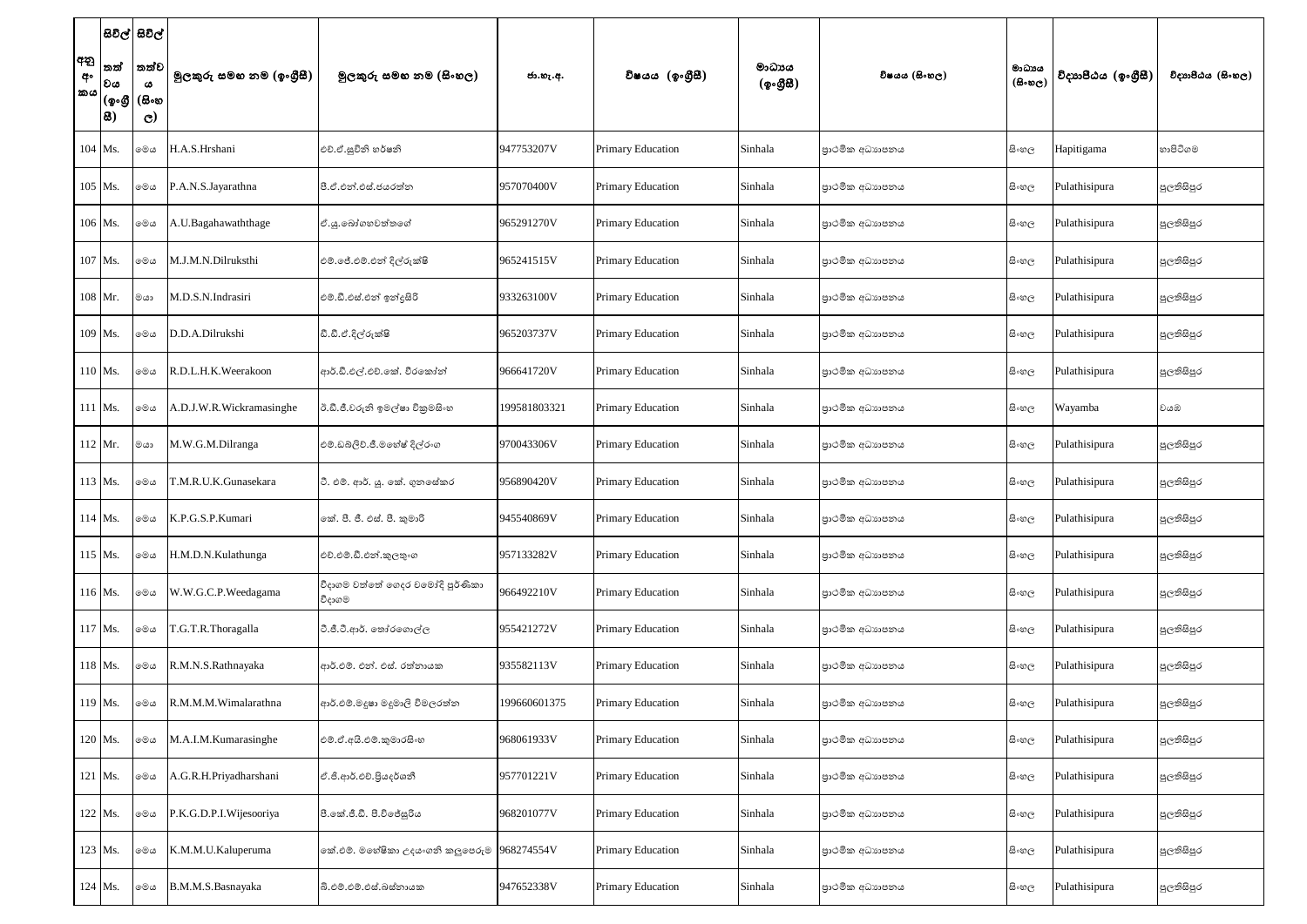|                 |                    | සිවිල් සිවිල්                                                                                        |                          |                                 |              |                          |                    |                |                                     |                    |                   |
|-----------------|--------------------|------------------------------------------------------------------------------------------------------|--------------------------|---------------------------------|--------------|--------------------------|--------------------|----------------|-------------------------------------|--------------------|-------------------|
| අනු<br>අං<br>කය | තත්<br> වය<br> සි) | තත්ව<br>$\boldsymbol{\omega}$<br>$\vert\left($ စွႋ $\delta\right\vert$ $\left($ &ႋႜහ<br>$\mathbf{C}$ | මුලකුරු සමහ නම (ඉංගුීසී) | මූලකුරු සමහ නම (සිංහල)          | ජා.හැ.අ.     | විෂයය (ඉංගීසී)           | මාධායය<br>(ඉංගීසී) | විෂයය (සිංහල)  | මාධාය<br>$(B \circ \mathfrak{v}_C)$ | විදාහපීඨය (ඉංගීසී) | විදාහපීඨය (සිංහල) |
|                 | 125 Ms.            | මෙය                                                                                                  | R.L.R.A.Mahawala         | ආර්.එල්.ආර්.අශානි මහවල          | 967861502V   | <b>Primary Education</b> | Sinhala            | පාථමික අධාහපනය | සි∘හල                               | Pulathisipura      | පුලතිසිපුර        |
|                 | 126 Ms.            | මෙය                                                                                                  | R.M.V.K.Rathnayaka       | ආර්.එම්.වී.කේ.රත්නායක           | 956160561V   | Primary Education        | Sinhala            | පාථමික අධාහපනය | සි∘හල                               | Pulathisipura      | පුලතිසිපුර        |
|                 | 127 Ms.            | මෙය                                                                                                  | D.M.I.J.Disanayaka       | ඩී.එම්.අයි.ජේ.දිසානායක          | 958521243V   | <b>Primary Education</b> | Sinhala            | පාථමික අධාහපනය | සි∘හල                               | Pulathisipura      | පුලතිසිපුර        |
|                 | 128 Ms.            | මෙය                                                                                                  | K.M.A.P.Ranathunga       | කේ. එම්. ඒ. පි. රණතුංග          | 199685601251 | <b>Primary Education</b> | Sinhala            | පාථමික අධාහපනය | සි∘හල                               | Pulathisipura      | පුලතිසිපුර        |
|                 | 129 Ms.            | මෙය                                                                                                  | M.M.Disanayaka           | එම්.එම්.දිසානායක                | 968652290V   | <b>Primary Education</b> | Sinhala            | පාථමික අධාහපනය | සි∘හල                               | Pulathisipura      | පුලතිසිපුර        |
|                 | 130 Ms.            | මෙය                                                                                                  | W.M.U.G.B.D.Weerasingha  | ඩබ්ලිව්.එම්.යූ.ජී.බී.ඩී.වීරසිංහ | 965102736V   | <b>Primary Education</b> | Sinhala            | පාථමික අධාහපනය | සි∘හල                               | Pulathisipura      | පුලතිසිපුර        |
| $131$ Ms.       |                    | මෙය                                                                                                  | .G.T.S.Gamage            | එල්.ජී.ටී.එස්.ගමගේ              | 965172068V   | <b>Primary Education</b> | Sinhala            | පාථමික අධාහපනය | සි∘හල                               | Pulathisipura      | පුලතිසිපුර        |
|                 | 132 Ms.            | මෙය                                                                                                  | R.M.D.U.Jayarathna       | ආර්.එම්.ඩී.ශූ.ජයරත්න            | 956420296V   | Primary Education        | Sinhala            | පාථමික අධාහපනය | සි∘හල                               | Pulathisipura      | පුලතිසිපුර        |
|                 | 133 Mr.            | මයා                                                                                                  | J.G.C.Jayathilaka        | ජේ.ජී.සී.ජයතිලක                 | 962890547V   | <b>Primary Education</b> | Sinhala            | පාථමික අධාහපනය | සි∘හල                               | Pulathisipura      | පුලතිසිපුර        |
|                 | 134 Ms.            | මෙය                                                                                                  | K.G.Somasiri             | කේ.ජී.සෝමසිරි                   | 946353086V   | <b>Primary Education</b> | Sinhala            | පාථමික අධාහපනය | සි∘හල                               | Pulathisipura      | පුලතිසිපුර        |
|                 | 135 Ms.            | මෙය                                                                                                  | . S.Senewirathna         | අයි. එස්. සෙතෙවිරත්න            | 955112725V   | <b>Primary Education</b> | Sinhala            | පාථමික අධාහපනය | සි∘හල                               | Pulathisipura      | පුලතිසිපුර        |
|                 | 136 Ms.            | මෙය                                                                                                  | M.S.S.S.Kumari           | එම්.එස්.එස්.එස්.කුමාරි          | 966292580V   | <b>Primary Education</b> | Sinhala            | පාථමික අධාහපනය | සි∘හල                               | Pulathisipura      | පුලතිසිපුර        |
|                 | 137 Ms.            | මෙය                                                                                                  | D.D.S.M.Dandeniya        | ඩී.ඩී.ශානිකා මධුවන්ති දත්දෙනිය  | 965900390V   | <b>Primary Education</b> | Sinhala            | පාථමික අධාහපනය | සි∘හල                               | Pulathisipura      | පුලතිසිපුර        |
|                 | 138 Ms.            | මෙය                                                                                                  | C.T.I.S.Rathnayaka       | සී.ටී.අයි.එස්.රත්නායක           | 935423066V   | <b>Primary Education</b> | Sinhala            | පාථමික අධාහපනය | සිංහල                               | Pulathisipura      | පුලතිසිපුර        |
|                 | 139 Ms.            | මෙය                                                                                                  | R.A.Mohotti              | ආර්.ඒ.මොහොට්ටි                  | 958321015V   | <b>Primary Education</b> | Sinhala            | පාථමික අධාහපනය | සි∘හල                               | Pulathisipura      | පුලතිසිපුර        |
|                 | 140 Mr.            | ගය                                                                                                   | K.Shashikanthan          | කේ.ශෂිකාන්තන්                   | 961720133V   | <b>Primary Education</b> | Tamil              | පාථමික අධාහපනය | දෙමළ                                | Jaffna             | යාපනය             |
|                 | 141 Ms.            | මෙය                                                                                                  | D.A.G.A.P.Ranaweera.     | ඩී.ඒ.ජී.ඒ.පී.රණවීර              | 968440195V   | <b>Primary Education</b> | Tamil              | පාථමික අධාහපනය | දෙමළ                                | Dharga Nagar       | දර්ගා නගර්        |
|                 | 142 Mr.            | මයා                                                                                                  | A.W.M.Afawan             | ඒ.ඩබ්ලිව්.එම්.අෆවාන්            | 952502298V   | <b>Primary Education</b> | Tamil              | පාථමික අධාහපනය | දෙමළ                                | Addalaichenai      | අඩ්ඩාලච්චේන       |
|                 | 143 Ms.            | මෙය                                                                                                  | M.I.Maahira              | එම්.අයි. මාහිරා                 | 948530929V   | <b>Primary Education</b> | Tamil              | පාථමික අධාහපනය | දෙමළ                                | Addalaichenai      | අඩ්ඩාලච්චේන       |
|                 | $144$ Mr.          | මයා                                                                                                  | M.Z.F.Sadeela            | එම්.ඉෂඩ්.එෆ්.සදීලා              | 945842245V   | Primary Education        | Tamil              | පාථමික අධාහපනය | දෙමළ                                | Addalaichenai      | අඩ්ඩාලච්චේන       |
|                 | 145 Ms.            | මෙය                                                                                                  | A.S.P.Hinosha            | ඒ.එස්.පී.හිතෝෂා                 | 966861932V   | Primary Education        | Tamil              | පාථමික අධාහපනය | දෙමළ                                | Addalaichenai      | අඩ්ඩාලච්චේන       |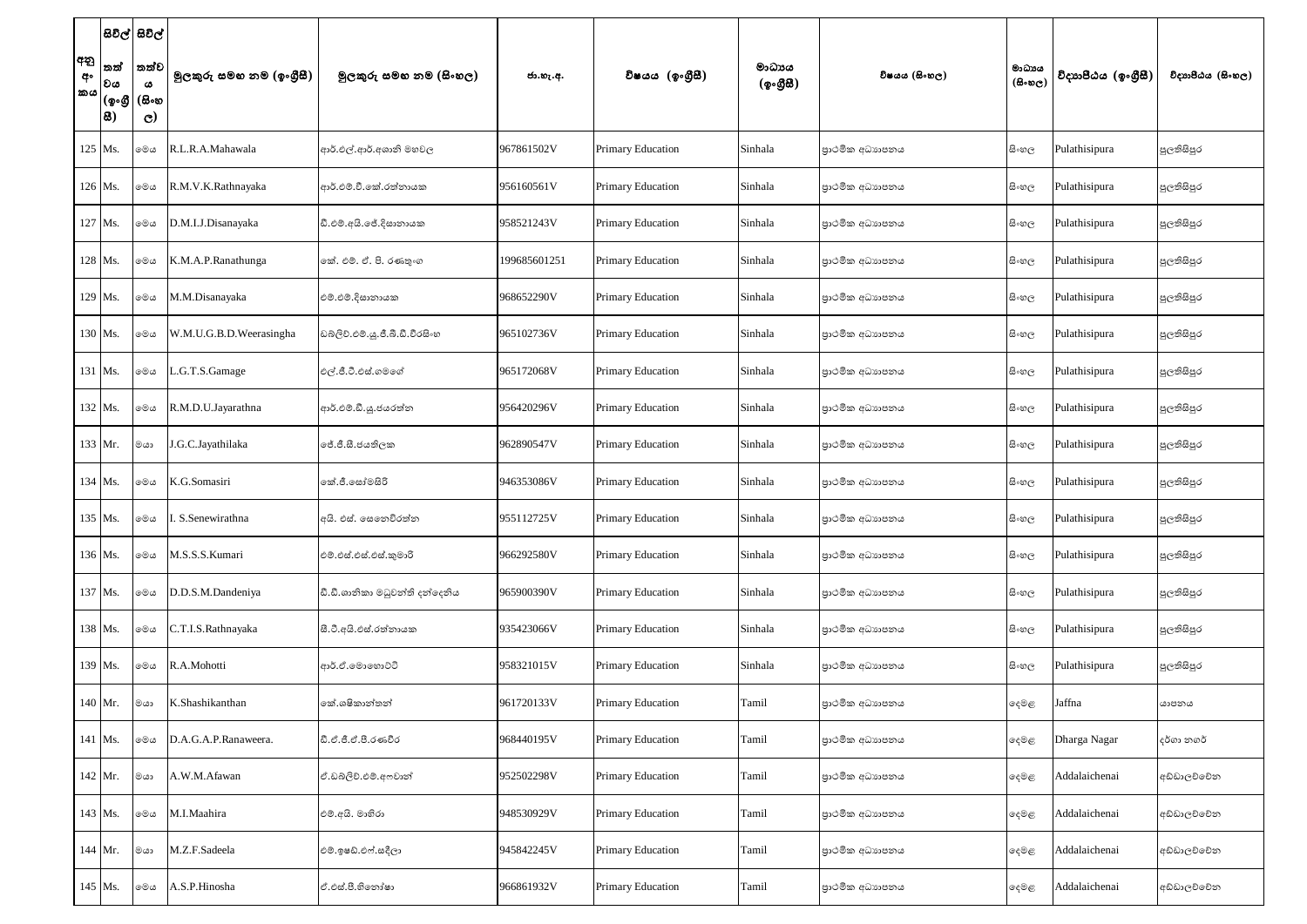| අනු<br>අං<br>කය | තත්<br> වය<br> සි) | සිවිල් සිවිල් <br> තත්ව <br>$\boldsymbol{\omega}$<br>$\overline{\phantom{a}}\, (\mathbb{g}{\circ}\mathbb{g} \,(\mathbb{g}{\circ}\mathbb{w}) $<br>$\mathbf{C}$ | මුලකුරු සමහ නම (ඉංගුිසී) | මූලකුරු සමහ නම (සිංහල)            | ජා.හැ.අ.     | විෂයය (ඉංගීසී)           | මාධායය<br>(ඉංගීසී) | විෂයය (සිංහල)  | මාධාපය<br>$(B \circ \mathfrak{v}_C)$ | විදාහපීඨය (ඉංගීසී) | විදාහපීඨය (සිංහල) |
|-----------------|--------------------|---------------------------------------------------------------------------------------------------------------------------------------------------------------|--------------------------|-----------------------------------|--------------|--------------------------|--------------------|----------------|--------------------------------------|--------------------|-------------------|
| $146$ Ms.       |                    | මෙය                                                                                                                                                           | M.L.F Asna               | එම්. එල්. එෆ්. අස්නා              | 965403094V   | <b>Primary Education</b> | Tamil              | පාථමික අධාහපනය | දෙමළ                                 | Dharga Nagar       | දර්ගා නගර්        |
| 147 Mr.         |                    | මයා                                                                                                                                                           | R.N.Rahman               | ආර්.නිහ්මතුර් රහ්මාන්             | 970183744V   | <b>Primary Education</b> | Tamil              | පාථමික අධාහපනය | දෙමළ                                 | Addalaichenai      | අඩ්ඩාලව්වේන       |
|                 | 148 Mr.            | මයා                                                                                                                                                           | M.Risad                  | එම්.රිසාඩ්                        | 962530192V   | Primary Education        | Tamil              | පාථමික අධාහපනය | දෙමළ                                 | Addalaichenai      | අඩ්ඩාලච්චේන       |
| 149 Ms.         |                    | මෙය                                                                                                                                                           | W.A.G.P.K.Rupasinghe     | ඩබ්ලිව්.ඒ.ජී.පී.කේ.රූපසිංහ        | 958171730V   | Science                  | Sinhala            | විදාහව         | සිංහල                                | Siyane             | සියතෑ             |
| 150 Mr.         |                    | මයා                                                                                                                                                           | M.G.J.A.P.Kapilarathna   | එම්.ජී.ජේ.ඒ.පි කපිලරත්ත           | 961240514V   | Science                  | Sinhala            | විදාහව         | සි∘හල                                | Siyane             | සියතෑ             |
| $151$ Ms.       |                    | මෙය                                                                                                                                                           | R.M.D.I.N.Rathnayake     | ආර්.එම්.ඩී.අයි.එන්.රත්නායක        | 955292359V   | Science                  | Sinhala            | විදාහව         | සි∘හල                                | Siyane             | සියතෑ             |
|                 | 152 Mr.            | මයා                                                                                                                                                           | H.G.N.M.Wijesinghe       | එච්.ජී.නිරෝෂාන් මලිත් විජේසිංහ    | 952781103V   | Science                  | Sinhala            | විදාහව         | සි∘හල                                | Siyane             | සියතෑ             |
| 153 Ms.         |                    | මෙය                                                                                                                                                           | T.M.P.H.C.Thennakoon     | ටී.එම්.පී.එච්.සී තෙන්නකෝන්        | 965051139V   | Science                  | Sinhala            | විදාහව         | සි∘හල                                | Siyane             | සියතෑ             |
| 154 Ms.         |                    | මෙය                                                                                                                                                           | A.P.M.D.Tharangika       | ඒ.පී.එම්.ඩී.තරංගිකා               | 956180171V   | Science                  | Sinhala            | විදාහව         | සි∘හල                                | Siyane             | සියතෑ             |
| 155 Mr.         |                    | මයා                                                                                                                                                           | K.R.I.Herath             | කේ.ආර්.අයි. හේරත්                 | 931311964V   | Science                  | Sinhala            | විදාහව         | සි∘හල                                | Siyane             | සියතෑ             |
|                 | 156 Mr.            | මයා                                                                                                                                                           | N.K.D.T.J.Nanayakkara    | එන්.කේ.ඩි.තිමිර ජීවන්ත නානායක්කාර | 951661090V   | Science                  | Sinhala            | විදාහව         | සි∘හල                                | Siyane             | සියනෑ             |
|                 | $157$ Mr.          | ගය                                                                                                                                                            | K.G.R.C.Maduranga        | කේ.ජී.ආර්.සී.මධුරංග               | 931102710V   | Science                  | Sinhala            | විදාහව         | සි∘හල                                | Siyane             | සියතෑ             |
|                 | 158 Mr.            | මයා                                                                                                                                                           | M.M.P.A.Munasinghe       | එම්.එම්.පි.එ.මූණසිංහ              | 931570161V   | Science                  | Sinhala            | විදාහව         | සි∘හල                                | Siyane             | සියතෑ             |
|                 | $159$ Mr.          | මයා                                                                                                                                                           | H.M.H.Marikkar           | එච්.එම්.එච්.මරික්කාර්             | 950630701V   | Science                  | Tamil              | විදාහව         | දෙමළ                                 | Vavuniya           | වවුනියාව          |
|                 | 160 Ms.            | මෙය                                                                                                                                                           | M.F.F.Rifka              | එම්.එෆ්.එෆ්.රිෆ්කා                | 955560116V   | Science                  | Tamil              | විදාහව         | දෙමළ                                 | Vavuniya           | වවුනියාව          |
|                 | 161 Mr.            | මයා                                                                                                                                                           | T.M.Thasran              | ටී.එම්. තස්රාන්                   | 951033901V   | Science                  | Tamil              | විදාහව         | ඈමළ                                  | Addalaichenai      | අඩ්ඩාලව්වේන       |
|                 | 162 Ms.            | මෙය                                                                                                                                                           | Y.M.M.Y.Yapa             | වයි.එම්.එම්.වයි.යාපා              | 958262809V   | Science                  | English            | විදාහව         | ඉංගුිසි                              | Siyane             | සියනෑ             |
|                 | 163 Ms.            | මෙය                                                                                                                                                           | I.M.R.P.Subhasinghe      | අයි.එම්.ආර්.පී.සුහසිංහ            | 957402739V   | Science                  | English            | විදාහව         | ඉංගීසි                               | Siyane             | සියතෑ             |
|                 | 164 Ms.            | මෙය                                                                                                                                                           | A.G.D.Malsha             | ඒ.ජී.ඩී.මල්ෂා                     | 957831524V   | Science                  | English            | විදාහව         | ඉංගීසි                               | Siyane             | සියනෑ             |
| 165 Ms.         |                    | මෙය                                                                                                                                                           | O.P.D.L.Bandara          | ඕ.පී.ඩී.එල්.බණ්ඩාර                | 966170620V   | Science                  | English            | විදාහව         | ඉංගීසි                               | Siyane             | සියතෑ             |
|                 | 166 Ms.            | මෙය                                                                                                                                                           | H.M.T.M.Kularathna       | එච්.එම්.ටී.එම් කුලරත්න            | 199582301407 | Science                  | English            | විදාහව         | ඉංගීසි                               | Siyane             | සියතෑ             |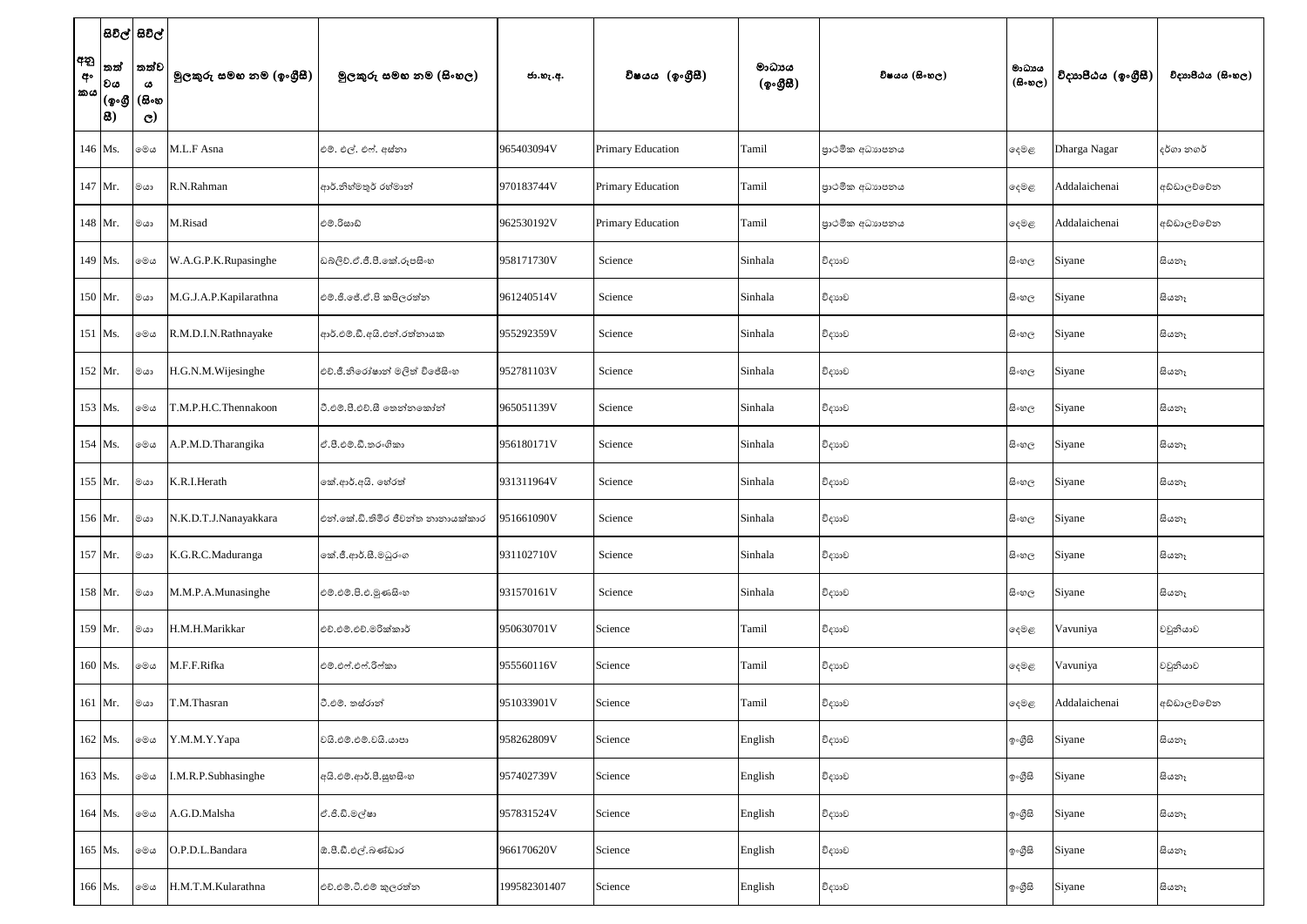|                 | සිවිල් සිවිල්                                                               |              |                          |                                |            |                 |                    |               |                                      |                          |                      |
|-----------------|-----------------------------------------------------------------------------|--------------|--------------------------|--------------------------------|------------|-----------------|--------------------|---------------|--------------------------------------|--------------------------|----------------------|
| අනු<br>අං<br>කය | තත්<br> වය<br>$ (\textbf{\textit{g}}\!\circ\!\textbf{\textit{g}}\! )$ (සිංහ | තත්ව <br>ය   | මුලකුරු සමහ නම (ඉංගුිසී) | මූලකුරු සමහ නම (සිංහල)         | ජා.හැ.අ.   | විෂයය (ඉංගීසී)  | මාධාපය<br>(ඉංගීසී) | විෂයය (සිංහල) | මාධායෙ<br>$(B \circ \mathfrak{v}_C)$ | විදාහපීඨය (ඉංගීසී)       | විදාහපීඨය (සිංහල)    |
|                 | 8)                                                                          | $\mathbf{C}$ |                          |                                |            |                 |                    |               |                                      |                          |                      |
|                 | 167 Ms.                                                                     | මෙය          | M.Y.Y.Siriwardhana       | එම්.වයි.වයි සිරිවර්ධන          | 956371678V | Science         | English            | විදාහව        | ඉංගුිසි                              | Nilwala                  | නිල්වලා              |
|                 | 168 Ms.                                                                     | මෙය          | J.A.R.Y.Jayakodi         | ජේ.ඒ.ආර්.යසෝදා ජයකොඩි          | 945620790V | Science         | English            | විදාහව        | ඉංගුිසි                              | Nilwala                  | නිල්වලා              |
|                 | 169 Ms.                                                                     | මෙය          | N.B.A.S.C.Niashshanka    | එන්.බී.ඒ.එස්.සී.නිශ්ශංක        | 947071742V | Mathematics     | Sinhala            | ගණිතය         | සිංහල                                | Siyane                   | සියතෑ                |
| 170 Mr.         |                                                                             | මයා          | N.W.E.K.G.Nanayakkara    | එන්.ඩබ්ලිව්.ඊ.කේ.ජී නානායක්කාර | 951511889V | Mathematics     | Sinhala            | ගණිතය         | සි∘හල                                | Siyane                   | සියතෑ                |
| 171 Mr.         |                                                                             | ගය           | K.P.U.M.Dayarathna       | කේ.පී.යූ.එම්. දයාරත්න          | 960104145V | Mathematics     | Sinhala            | ගණිතය         | සි∘හල                                | Siyane                   | සියතෑ                |
|                 | 172 Ms.                                                                     | මෙය          | H.M.A.H.Disanayaka       | එච්.එම්.ඒ.එච්.දිසානායක         | 957161596V | Mathematics     | Sinhala            | ගණිතය         | සි∘හල                                | Siyane                   | සියතෑ                |
|                 | 173 Ms.                                                                     | මෙය          | S.M.Bandara              | එස්. එම්. බණ්ඩාර               | 938652473V | Mathematics     | Sinhala            | ගණිතය         | සි∘හල                                | Siyane                   | සියතෑ                |
| 174 Ms.         |                                                                             | මෙය          | H.R.Begam                | එච්.රමීසා ඉබගම්                | 966511869V | Mathematics     | Tamil              | ගණිතය         | දෙමළ                                 | Vavuniya                 | වවුනියාව             |
| 175 Ms.         |                                                                             | මෙය          | N.C.Dahanayaka           | එන්.සී.දහනායක                  | 967271985V | Mathematics     | English            | ගණිතය         | ඉංගුිසි                              | Nilwala                  | නිල්වලා              |
| 176 Ms.         |                                                                             | මෙය          | J.R. Wijesinghe          | ලජ්.ආර්.විජේසි∘හ               | 957570186V | Mathematics     | English            | ගණිතය         | ඉංගුිසි                              | Nilwala                  | නිල්වලා              |
|                 | 177 Ms.                                                                     | මෙය          | B.G.S.Bernad             | බී.ජී.එස්.බර්නාඩ්              | 955882792V | Mathematics     | English            | ගණිතය         | ඉංගුිසි                              | Nilwala                  | නිල්වලා              |
|                 | 178 Ms.                                                                     | මෙය          | T.U.M.Premachandra       | ටී.යූ.එම්. ජේමචන්දු            | 967680125V | Mathematics     | English            | ගණිතය         | ඉංගීසි                               | Nilwala                  | නිල්වලා              |
|                 | 179 Ms.                                                                     | මෙය          | K.A.M.Madumanthika       | කේ.ඒ.එම්.මදූමන්තිකා            | 956832594V | Mathematics     | English            | ගණිතය         | ඉංගුිසි                              | Nilwala                  | නිල්වලා              |
|                 | 180 Ms.                                                                     | මෙය          | K.A.C.S.Perera           | කේ.ඒ.සී.එස්.පෙරේරා             | 966094737V | Social Science  | Sinhala            | සමාජ විදාහව   | සි∘හල                                | Ruhuna                   | රුහුණ                |
|                 | 181 Rev.                                                                    | හිමි         | Rev. P. Samitha          | පූජා පඩිකාරමඩුවේ සමිත          | 910343297V | Buddhism        | Sinhala            | බුද්ධ ධර්මය   | සි∘හල                                | Sariputa -<br>Nittambuwa | සාරිපුත්ත - නිට්ටඹුව |
|                 | 182 Ms.                                                                     | මෙය          | D.G.W.N.Kumari           | ඩී.ජී.ඩබ්ලිව්.එන්.කුමාරි       | 947173839V | <b>Buddhism</b> | Sinhala            | බුද්ධ ධර්මය   | සි∘හල                                | Sariputta<br>Dambadeniya | සාරිපුත්ත දඹදෙණිය    |
|                 | 183 Rev.                                                                    | හිමි         | Rev.W.Wimalajothi        | පූජා වලව්වේගම විමලජෝති         | 951092681V | Buddhism        | Sinhala            | බුද්ධ ධර්මය   | සි∘හල                                | Sariputa -<br>Nittambuwa | සාරිපුත්ත - නිට්ටඹුව |
|                 | 184 Ms.                                                                     | මෙය          | M.K.S.Siriwardhana       | එම්.කේ.එස්.සිරිවර්ධන           | 968544039V | Buddhism        | Sinhala            | බුද්ධ ධර්මය   | සිංහල                                | Sariputta<br>Dambadeniya | සාරිපුත්ත දඹදෙණිය    |
|                 | 185 Ms.                                                                     | මෙය          | D.C.Subhashani           | ඩී.චතුරිකා සුභාෂණී             | 966912120V | Buddhism        | Sinhala            | බුද්ධ ධර්මය   | සි∘හල                                | Sariputta<br>Dambadeniya | සාරිපුත්ත දඹදෙණිය    |
|                 | 186 Ms.                                                                     | මෙය          | D.M.Samarawickrama       | ඩී.එම් සමරවිකුම                | 967911577V | Buddhism        | Sinhala            | බුද්ධ ධර්මය   | සි∘හල                                | Sariputta<br>Dambadeniya | සාරිපුත්ත දඹදෙණිය    |
|                 | 187 Ms.                                                                     | මෙය          | W.M.R.U.Weerasingha      | ඩබලිව්.එම්.ආර්.යූ.වීරසිංහ      | 948590484V | <b>Buddhism</b> | Sinhala            | බුද්ධ ධර්මය   | සි∘හල                                | Sariputta<br>Dambadeniya | සාරිපුත්ත දඹදෙණිය    |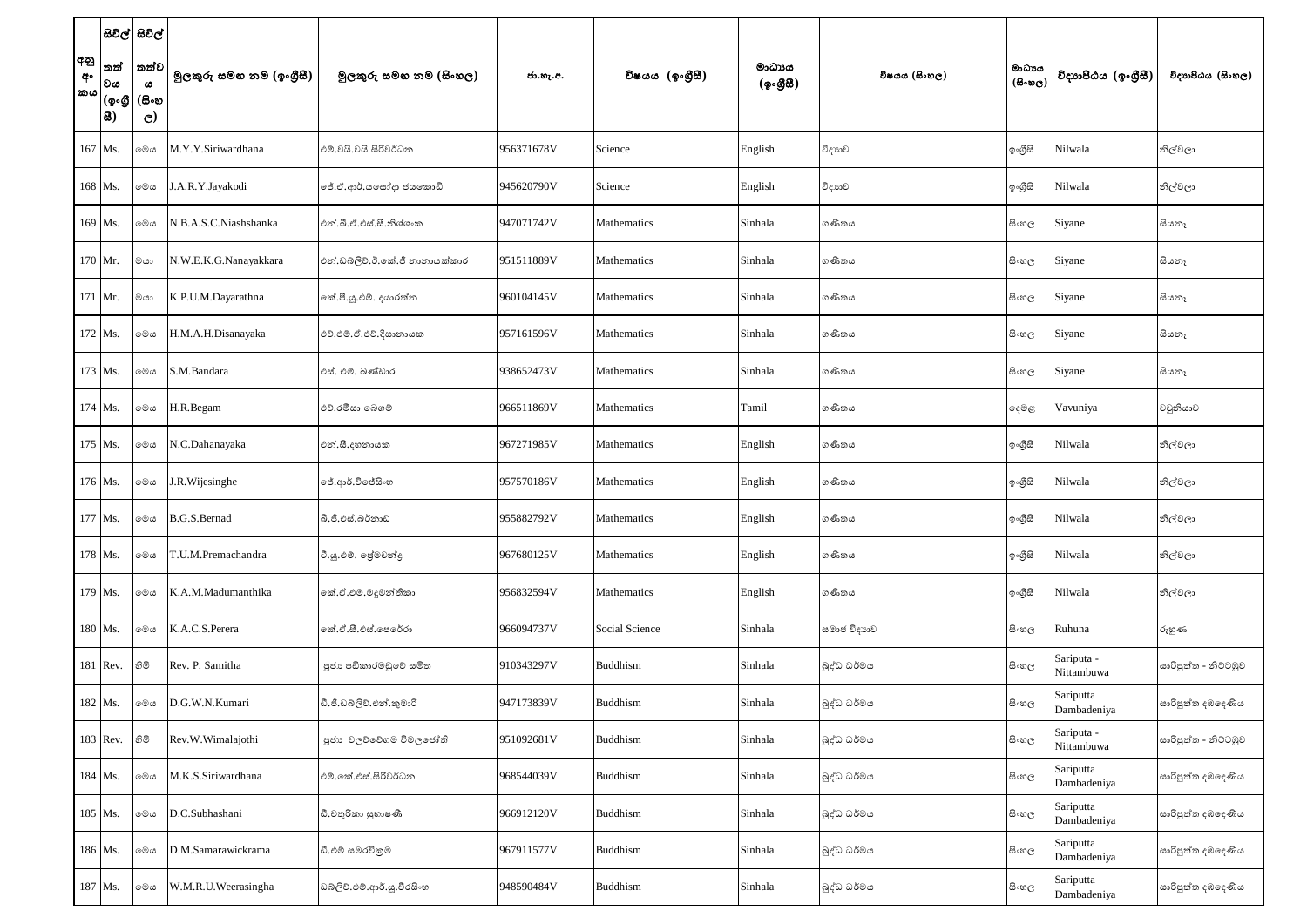|                 |                            | සිවිල් සිවිල්          |                            |                                       |            |                        |                    |                          |                                     |                           |                     |
|-----------------|----------------------------|------------------------|----------------------------|---------------------------------------|------------|------------------------|--------------------|--------------------------|-------------------------------------|---------------------------|---------------------|
| අනු<br>අං<br>කය | තත්<br> වය                 | තත්ව<br>ය              | මුලකුරු සමහ නම (ඉංගුිසී)   | මූලකුරු සමහ නම (සිංහල)                | ජා.හැ.අ.   | විෂයය (ඉංගීසී)         | මාධායය<br>(ඉංගීසී) | විෂයය (සිංහල)            | මාධාය<br>$(B \circ \mathfrak{v}_C)$ | විදාහපීඨය (ඉංගීසී)        | විදාහපීඨය (සිංහල)   |
|                 | (စွ∘စ <u>္</u> ပြီ<br> 83) | (සිංහ<br>$\mathcal{C}$ |                            |                                       |            |                        |                    |                          |                                     |                           |                     |
|                 | 188 Ms.                    | මෙය                    | M.K. Thilakarathna         | එම්. කේ. තිලකරත්න                     | 957360661V | Buddhism               | Sinhala            | බුද්ධ ධර්මය              | සි∘හල                               | Sariputta<br>Dambadeniya  | සාරිපුත්ත දඹදෙණිය   |
|                 | 189 Ms.                    | මෙය                    | M.H.Dilshara               | එම්.එච්.දිල්ෂාරා                      | 967211656V | <b>Buddhism</b>        | Sinhala            | බුද්ධ ධර්මය              | සිංහල                               | Sariputa -<br>Dambadeniya | සාරිපුත්ත දඹදෙණිය   |
|                 | 190 Ms.                    | මෙය                    | R.T.A.T .N Rathnasekara    | ආර්.ටී.ඒ.ටී නිමංසලා රත්නසේකර          | 937963653V | Roman Catholic         | Sinhala            | කිස්තියානි/ කතෝලික ධර්මය | සි∘හල                               | Wayamba                   | වයඹ                 |
|                 | 191 Ms.                    | මෙය                    | N.W.G.N.W. Perera          | එන්.ඩබ්.ජී.එන්.ඩබ්.පෙරේරා             | 947081365V | First Language Sinhala |                    | පළමුබස සිංහල             |                                     | Peradeniya                | ග්රාදෙණිය           |
|                 | 192 Ms.                    | මෙය                    | R.M.S.S. Rathnayaka        | ආර්.එම්.එස්.එස්.රත්නායක               | 966362154V | First Language Sinhala |                    | පළමුබස සිංහල             |                                     | Peradeniya                | ග්රාදෙණිය           |
|                 | 193 Ms.                    | මෙය                    | T.H.G.N.S. Karunasena      | ටී. එච්. ජී.එන්. එස්.කරුණාසේත         | 966090278V | First Language Sinhala |                    | පළමුබස සිංහල             |                                     | Peradeniya                | ග්රාදෙණිය           |
|                 | 194 Ms.                    | මෙය                    | S. N. D. Somasiri          | එස්.එන්.ඩී.සෝමසිරි                    | 947230336V | First Language Sinhala |                    | පළමුබස සිංහල             |                                     | Wayamba                   | වයඹ                 |
|                 | 195 Ms.                    | මෙය                    | H.A.M.P.S K. Herath        | එච්.ඒ.එම්.පී.එස්.කේ.හේරත්             | 947243349V | First Language Sinhala |                    | පළමුබස සිංහල             |                                     | Peradeniya                | ග්රාදෙණිය           |
|                 | 196 Ms.                    | මෙය                    | M.H.M.I.G.D.D. Herath      | එම්.එච්.එම්.අයි.ජී.ඩි.ඩි.හේරත්        | 965741690V | First Language Sinhala |                    | පළමුබස සිංහල             |                                     | Peradeniya                | ග්රාදෙණිය           |
|                 | 197 Ms.                    | මෙය                    | D.M.S. De Silva            | ඩී.එම්.එස්.ද සිල්වා                   | 958071175V | First Language Sinhala |                    | පළමුබස සිංහල             |                                     | Peradeniya                | ග්රාදෙණිය           |
|                 | 198 Ms.                    | මෙය                    | W.A.K. V.T. Sewwandi       | ඩබ්ලිව්.ඒ.කේ.විජිනි තක්ෂිලා සෙව්වන්දි | 956811406V | First Language Sinhala |                    | පළමුබස සිංහල             |                                     | Peradeniya                | <b>්ප්රාදෙණිය</b>   |
|                 | 199 Ms.                    | මෙය                    | W.S.S.K. Ranaweera         | ඩබ්.එස්.එස්.කේ.රණවීර                  | 965633197V | First Language Sinhala |                    | පළමුබස සිංහල             |                                     | Peradeniya                | ලප්රාලද <i>ණි</i> ය |
|                 | 200 Ms.                    | මෙය                    | Fathima Nifla .A.H         | එ්. එච්. එෆ්. නිෆ් ලා                 | 956101832V | Frist Language Tamil   |                    | පළමුබස දෙමළ              |                                     | Dharga Nagar              | දර්ගා නගර්          |
|                 | 201 Ms.                    | මෙය                    | Fathima Farhana .J         | ජේ. එෆ්. ෆර්හානා                      | 968190423V | Frist Language Tamil   |                    | පළමුබස දෙමළ              |                                     | Dharga Nagar              | දර්ගා නගර්          |
|                 | 202 Ms.                    | මෙය                    | Safarani .S.H              | එස්. එච් සෆරාණි                       | 957252834V | Frist Language Tamil   |                    | පළමුබස දෙමළ              |                                     | Dharga Nagar              | දර්ගා නගර්          |
|                 | 203 Mr.                    | මයා                    | Rathnayake, H.M.S.         | එච්.එම්.එස්. රත්නායක                  | 951320242V | English                | English            | ඉංගුිසි                  | ඉංගීසි                              | Mahaweli                  | මහවැලි              |
|                 | 204 Ms.                    | මෙය                    | Kadurugamuwa, L.R.M.V.T.   | එල්.ආර්.එම්.වී.ටී. කදුරුගමුව          | 967131180V | English                | English            | ඉංගීසි                   | ඉංගීසි                              | Mahaweli                  | මහවැලි              |
|                 | 205 Ms.                    | මෙය                    | Kalhari, O.P.M.            | ඕ.පී.එම්. කල්හාරි                     | 966352825V | English                | English            | ඉංගීසි                   | ඉංගීසි                              | Mahaweli                  | මහවැලි              |
|                 | 206 Ms.                    | මෙය                    | Karunarathne K.J.K.A       | කේ.ජේ.කේ.ඒ.කරුණාරත්ත                  | 955682483V | English                | English            | ඉංගීසි                   | ඉංගීසි                              | Mahaweli                  | මහවැලි              |
|                 | 207 Ms.                    | මෙය                    | Kumari, E.A.D.C            | ඊ.ඒ.ඩී.සී කුමාරි                      | 956611865V | English                | English            | ඉ∘ගීසි                   | ඉංගීසි                              | Mahaweli                  | මහවැලි              |
|                 | 208 Ms.                    | මෙය                    | Gunasiri.P.R.D.D.De.P.N.S. | පී.ආර්.ඩී.ඩී.ද.පී.එන්.එස්.ගුණසිරි     | 965410503V | English                | English            | ඉංගීසි                   | ඉ∘ගීුසි                             | Mahaweli                  | මහවැලි              |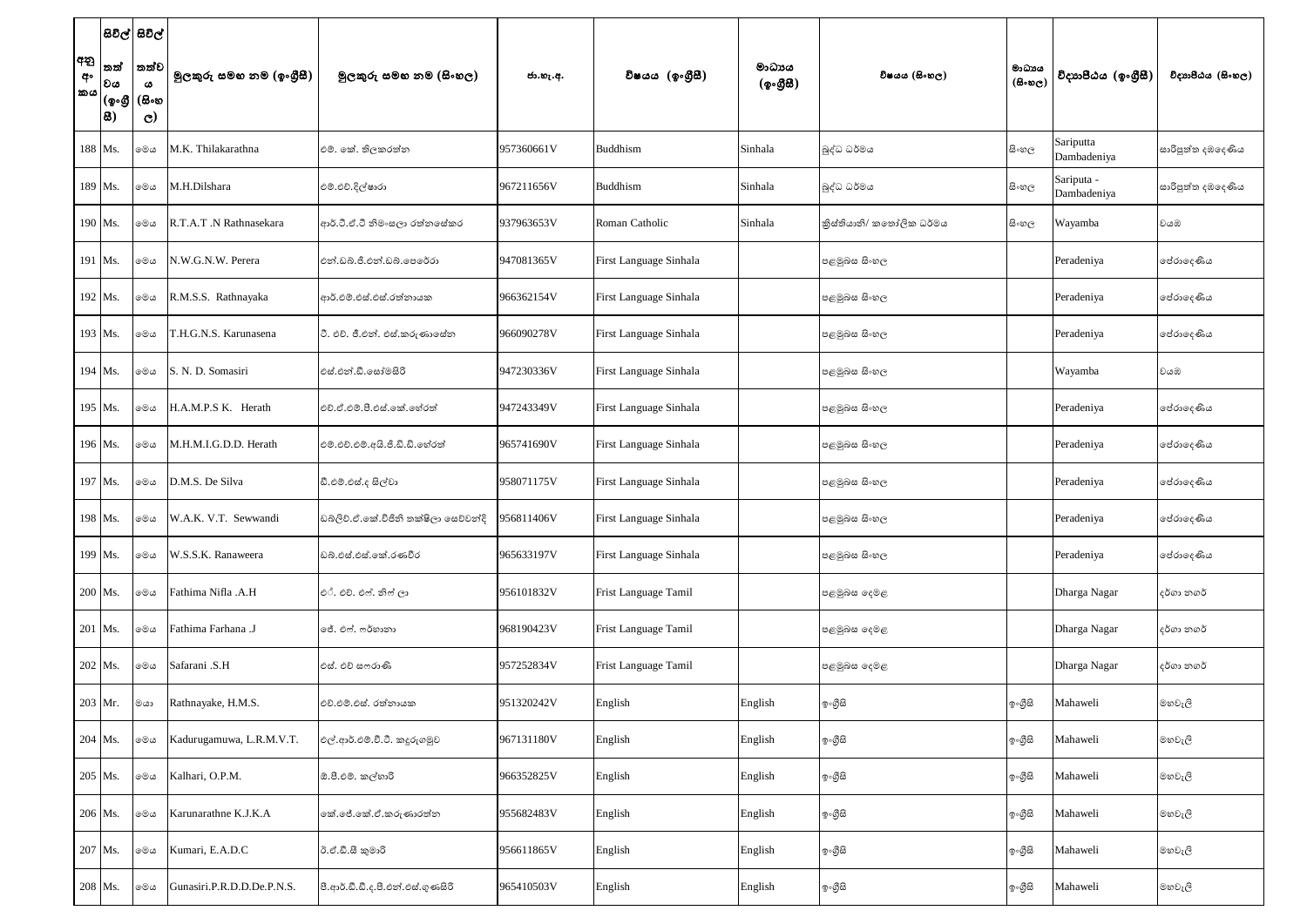|                 | සිවිල් සිවිල්                                                          |               |                          |                                   |              |                         |                                              |               |                                     |                    |                   |
|-----------------|------------------------------------------------------------------------|---------------|--------------------------|-----------------------------------|--------------|-------------------------|----------------------------------------------|---------------|-------------------------------------|--------------------|-------------------|
| අනු<br>අං<br>කය | තත්<br> වය                                                             | තත්ව<br>ය     | මුලකුරු සමහ නම (ඉංගුිසී) | මූලකුරු සමහ නම (සිංහල)            | ජා.හැ.අ.     | විෂයය (ඉංගීසී)          | මාධායය<br>$(\circledcirc \circ \mathcal{B})$ | විෂයය (සිංහල) | මාධාය<br>$(B \circ \mathfrak{v}_C)$ | විදාහපීඨය (ඉංගීසී) | විදාහපීඨය (සිංහල) |
|                 | $ (\textbf{\textit{Q}}\!\circ\! \textbf{\textit{S}}\! )$ (සිංහ<br> 83) | $\mathcal{C}$ |                          |                                   |              |                         |                                              |               |                                     |                    |                   |
|                 | 209 Ms.                                                                | මෙය           | Jayakody, J.A.S.H        | ලජ්.ඒ.සචිනි හ∘සිකා ජයකොඩි.        | 966000546V   | English                 | English                                      | ඉංගීසි        | ඉංගුිසි                             | Mahaweli           | මහවැලි            |
|                 | $210$ Ms.                                                              | මෙය           | Kumarasinghe, A.N.S      | ඒ.එන්.එස්.කුමාරසිංහ               | 965893040V   | English                 | English                                      | ඉංගුිසි       | ඉංගුිසි                             | Mahaweli           | මහවැලි            |
|                 | 211 Ms.                                                                | මෙය           | Wijesooriya, W.M.P.K.    | ඩබ්.එම්.පුහාෂිණි කෞශලාහ විජේසූරිය | 925740322V   | English                 | English                                      | ඉංගීසි        | ඉංගුිසි                             | Mahaweli           | මහවැලි            |
|                 | 212 Ms.                                                                | මෙය           | Minoli K.B.V             | කේ.බි.වි.මිනෝලි                   | 965862358V   | English                 | English                                      | ඉංගීසි        | ඉංගුිසි                             | Mahaweli           | මහවැලි            |
|                 | $213$ Ms.                                                              | මෙය           | Perera G.P.M             | ජී.පී.එම් පෙරේරා                  | 965491058V   | English                 | English                                      | ඉංගීසි        | ඉංගුිසි                             | Mahaweli           | මහවැලි            |
|                 | $214$ Ms.                                                              | මෙය           | Rathnayake T.B.A.P.      | ටී. බී. ඒ. පී. රත්තායක            | 957973205V   | English                 | English                                      | ඉංගීසි        | ඉංගුිසි                             | Mahaweli           | මහවැලි            |
|                 | $215$ Ms.                                                              | මෙය           | E.M.T.K. Wilfred         | ඊ. එම්. ටී. කේ. විල්පුඩ්.         | 945343397V   | English                 | English                                      | ඉංගීසි        | ඉංගීසි                              | Peradeniya         | පේරාදෙණිය         |
|                 | 216 Ms.                                                                | මෙය           | Dissanayake, H.M.J.U.    | එච්.එම්.ජේ.යූ.දිසානායක            | 966802600V   | English                 | English                                      | ඉංගීසි        | ඉංගුිසි                             | Mahaweli           | මහවැලි            |
|                 | 217 Ms.                                                                | මෙය           | Premarathna.P.G.D.L.     | පී.ජී.ඩී.එල්.පේුමරත්න             | 945480734V   | English                 | English                                      | ඉංගීසි        | ඉංගුිසි                             | Mahaweli           | මහවැලි            |
|                 | 218 Ms.                                                                | මෙය           | Dabare, A.C.S.           | ඒ. සී. එස්. දාබරේ                 | 945791217 V  | English                 | English                                      | ඉංගීසි        | ඉංගුිසි                             | Mahaweli           | මහවැලි            |
|                 | 219 Ms.                                                                | මෙය           | Udayangani D M A         | ඩී එම් අනෝජා උදයංගනී              | 877033368V   | English                 | English                                      | ඉංගීසි        | ඉංගීසි                              | Mahaweli           | මහවැලි            |
|                 | 220 Ms.                                                                | මෙය           | W.M.M.Thennakoon         | ඩබ්.මධුෂිකා මධුවන්ති තෙන්නකෝන්    | 965832092V   | Art                     | Sinhala                                      | විතු          | සි∘හල                               | Wayamba            | වයඹ               |
|                 | $221$ Ms.                                                              | මෙය           | A.M.S.H.Abeywickrama     | ඒ.එම්.එස්.එච්.අබේවිකුම            | 967280666V   | Art                     | Sinhala                                      | චිතු          | සි∘හල                               | Wayamba            | වයඹ               |
|                 | 222 Ms.                                                                | මෙය           | Amukotuwa A.T.A.         | ඒ.ටී.ඒ.අමුකොටුව                   | 199558001865 | Art                     | Sinhala                                      | විතු          | සි∘හල                               | Mahaweli           | මහවැලි            |
|                 | 223 Ms.                                                                | මෙය           | P.G.D.R.Abegunawardana   | පි.ජී.දිල්කි රසාංජලී අබෙගුණවර්ධන  | 966632313V   | Art                     | Sinhala                                      | චිතු          | සි∘හල                               | Wayamba            | වයඹ               |
|                 | $224$ Ms.                                                              | මෙය           | T.Mufeedha               | ටී. මූෂීදා                        | 966273330V   | Art                     | Tamil                                        | විතු          | දෙමළ                                | Jaffna             | යාපනය             |
|                 | 225 Ms.                                                                | මෙය           | Dissanayake, Y. G.       | වයි.ජී.මාධවි අමායා දිසානායක       | 968050923V   | <b>Oriental Dancing</b> | Sinhala                                      | පෙරදිග නර්තනය | සි∘හල                               | Mahaweli           | මහවැලි            |
|                 | 226 Ms.                                                                | මෙය           | Premadasa, B.N.S.M       | බි.එන්.එස්.එම්.ලේමදාස             | 958162359V   | <b>Oriental Dancing</b> | Sinhala                                      | පෙරදිග නර්තනය | සි∘හල                               | Mahaweli           | මහවැලි            |
|                 | 227 Ms.                                                                | මෙය           | Wijesinghe, W.B.M.R.     | ඩබ්ලිව්.බී.එම්.ආර්.විජේසිංහ       | 965852964V   | <b>Oriental Dancing</b> | Sinhala                                      | පෙරදිග නර්තනය | සි∘හල                               | Mahaweli           | මහවැලි            |
|                 | 228 Ms.                                                                | මෙය           | D.N.C.Disanayaka         | ඩි.එන්.සී.දිසානායක                | 966701803V   | <b>Oriental Dancing</b> | Sinhala                                      | පෙරදිග නර්තනය | සි∘හල                               | Wayamba            | වයඹ               |
|                 | 229 Ms.                                                                | මෙය           | Wijerathna, A.B.         | යු.කේ.ජී.අවන්ති භාගාා විජේරත්න.   | 967112518V   | Oriental Music          | Sinhala                                      | පෙරදිග සංගීතය | සි∘හල                               | Mahaweli           | මහවැලි            |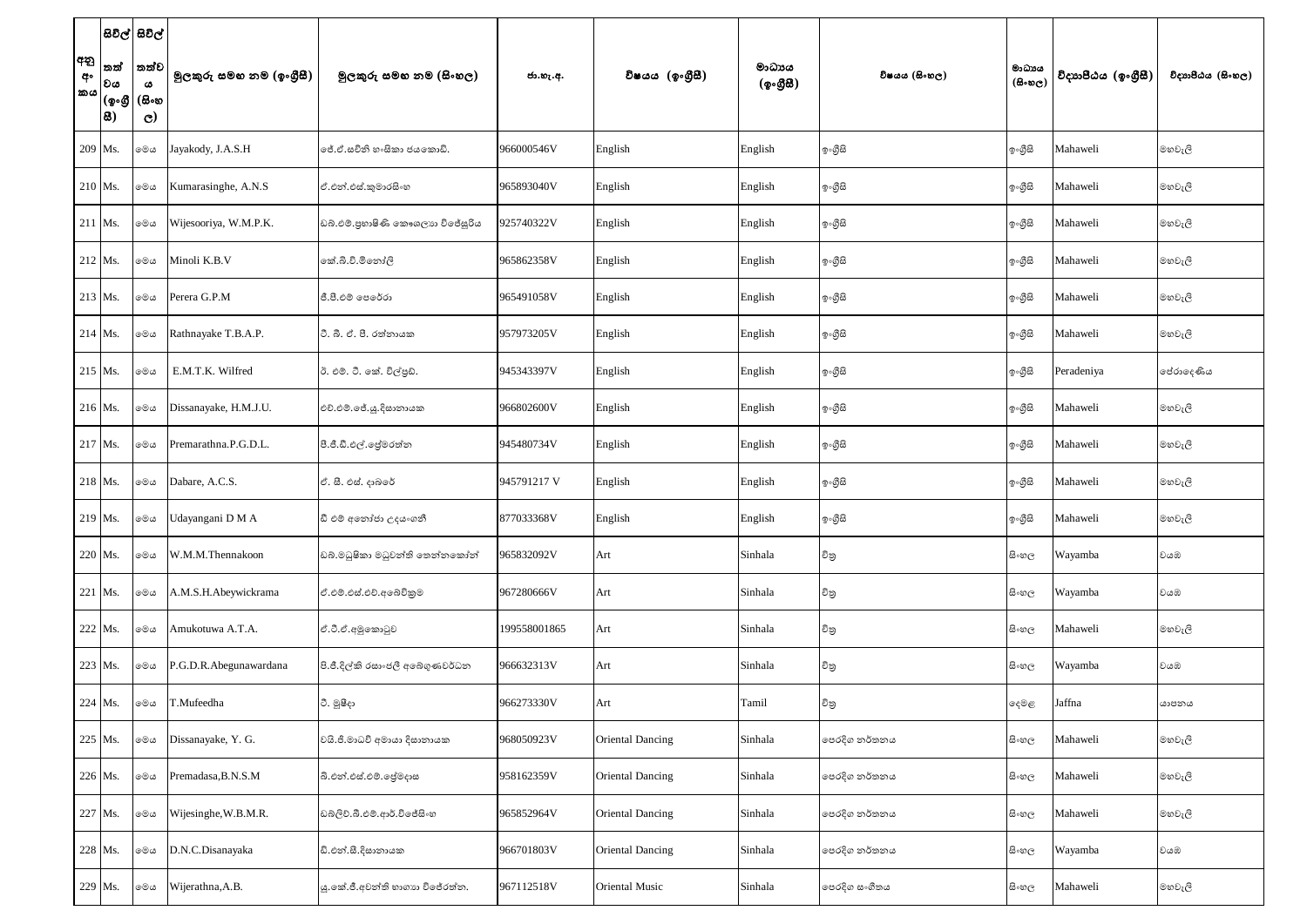|                 | සවල් සවල්                         |                                                         |                            |                               |              |                           |                                                          |                  |                                      |                    |                   |
|-----------------|-----------------------------------|---------------------------------------------------------|----------------------------|-------------------------------|--------------|---------------------------|----------------------------------------------------------|------------------|--------------------------------------|--------------------|-------------------|
| අනු<br>අං<br>කය | තත්<br> වය<br> (စ့•စ္ဟိ (<br> සි) | තත්ව <br>$\boldsymbol{\omega}$<br>(සිංහ<br>$\mathbf{C}$ | මුලකුරු සමහ නම (ඉංගුිසි)   | මූලකුරු සමහ නම (සිංහල)        | ජා.හැ.අ.     | විෂයය (ඉංගීසී)            | මාධායය<br>$(\circledcirc \circ \mathcal{B} \mathcal{B})$ | විෂයය (සිංහල)    | මාධායය<br>$(B \circ \circledcirc_C)$ | විදාහපීඨය (ඉංගීසී) | විදාහපීඨය (සිංහල) |
| 230 Ms.         |                                   | මෙය                                                     | S.L.Gunawardhana           | එස්.එල්.ගුණවර්ධන              | 947814133V   | <b>Oriental Music</b>     | Sinhala                                                  | පෙරදිග සංගීතය    | සිංහල                                | Wayamba            | වයඹ               |
| 231 Ms.         |                                   | මෙය                                                     | Dharmawardhana, D.N.       | ඩී.එන්.ධර්මවර්ධන              | 967841374V   | <b>Oriental Music</b>     | Sinhala                                                  | පෙරදිග සංගීතය    | සිංහල                                | Mahaweli           | මහවැලි            |
| 232 Ms.         |                                   | මෙය                                                     | S.Prashanthini             | එස්.පුෂාන්දිනි                | 975281582V   | <b>Carnatic Music</b>     | Tamil                                                    | කර්ණාටක සංගීතය   | දෙමළ                                 | Jaffna             | යාපනය             |
| 233 Ms.         |                                   | මෙය                                                     | T.Mugunthiny               | ටී.මුහුන්තිනි                 | 968150960V   | <b>Carnatic Music</b>     | Tamil                                                    | කර්ණාටක සංගීතය   | දෙමළ                                 | Jaffna             | යාපනය             |
| 234 Ms.         |                                   | මෙය                                                     | A.Priyanka                 | ඒ.පිය∘කා                      | 967570117V   | <b>Carnatic Music</b>     | Tamil                                                    | කර්ණාටක සංගීතය   | දෙමළ                                 | Jaffna             | යාපනය             |
| 235 Ms.         |                                   | මෙය                                                     | E.H.M.S.G. Kumari          | ඊ.එච්.එම්.එස්.ජී.කුමාරි       | 199752400568 | Drama & Theatre           | Sinhala                                                  | නාටා හා රංග කලාව | සි∘හල                                | Mahaweli           | මහවැලි            |
| 236 Ms.         |                                   | මෙය                                                     | D.M.L.S.Disanayaka         | ඩී.එම්.එල්.එස්.දිසානායක       | 967462543V   | Drama & Theatre           | Sinhala                                                  | නාටා හා රංග කලාව | සි∘හල                                | Wayamba            | වයඹ               |
| 237 Ms.         |                                   | මෙය                                                     | D.G.S.K.Gamage             | ඩී.ජී.එස්.කේ.ගමගේ             | 948522071V   | <b>Physical Education</b> | Sinhala                                                  | ශාරීරික අධාහපනය  | සි∘හල                                | Uva                | ඌව                |
| 238 Ms.         |                                   | මෙය                                                     | M.P.R.Sandaruwani          | එම්.පී. ආර්.සඳරුවනී           | 967871770V   | <b>Physical Education</b> | Sinhala                                                  | ශාරීරික අධාහපනය  | සිංහල                                | Uva                | ඌව                |
| 239 Ms.         |                                   | මෙය                                                     | A.M.H.O.Amarakoon          | ඒ.එම්.එච්.ඕ.අමරකෝන්           | 957911285V   | <b>Physical Education</b> | Sinhala                                                  | ශාරීරික අධාහපනය  | සි∘හල                                | Uva                | ඌව                |
| 240 Ms.         |                                   | මෙය                                                     | S.P.T.M Premasiri          | එස්.පී.ටී.එම් ලේමසිරි         | 965070702V   | Physical Education        | Sinhala                                                  | ශාරීරික අධාහපනය  | සි∘හල                                | Uva                | ඌව                |
|                 | 241 Mr.                           | මයා                                                     | M. K. G. V. R. Premarathna | එම්. කේ. ජී. වි. ආර්. ජේමරත්න | 960400127V   | <b>Physical Education</b> | Sinhala                                                  | ශාරීරික අධාහපනය  | සිංහල                                | Uva                | ඌව                |
|                 | $242$ Mr.                         | මයා                                                     | T.M.I.A. Thennakoon        | ටී.එම්.අයි.ඒ.තෙන්නකෝන්        | 952792946V   | <b>Physical Education</b> | Sinhala                                                  | ශාරීරික අධාහපනය  | සි∘හල                                | Uva                | ඌව                |
| 243 Ms.         |                                   | මෙය                                                     | S.H.M.Shyamini             | එස්.එච්.එම්.ශාහමිණි           | 955591224V   | Physical Education        | Sinhala                                                  | ශාරීරික අධාහපනය  | සිංහල                                | Uva                | ඌව                |
|                 | 244 Mr.                           | මයා                                                     | S.N.B.M.J.K.Senanayaka     | එස්.එන්.බී.එම්.ජේ.කේ.සේනානායක | 961841380V   | <b>Physical Education</b> | Sinhala                                                  | ශාරීරික අධාහපනය  | සිංහල                                | Uva                | ඌව                |
| 245 Ms.         |                                   | මෙය                                                     | K.A.I.C.Kuruppu Arachchi   | කේ.ඒ.අයි.සී.කුරුප්පු ආරච්චි   | 966382856V   | Physical Education        | Sinhala                                                  | ශාරීරික අධාහපනය  | සි∘හල                                | Uva                | ඌව                |
| 246 Ms.         |                                   | මෙය                                                     | P.S.L.Premathilaka         | පී.එස්.එල්.පේුමතිලක           | 968051393V   | <b>Physical Education</b> | Sinhala                                                  | ශාරීරික අධාහපනය  | සිංහල                                | Uva                | ඌව                |
| 247 Ms.         |                                   | මෙය                                                     | N.G.N.M.Rathnayake         | එන්.ජී.එන්.එම්.රත්නායක        | 957422918V   | <b>Physical Education</b> | Sinhala                                                  | ශාරීරික අධාහපනය  | සි∘හල                                | Uva                | ඌව                |
|                 | 248 Mr.                           | මයා                                                     | R.M.G.S.Rajaguru           | ආර් .එම්.ජී.එස්.රාජගුරු       | 950814144V   | <b>Physical Education</b> | Sinhala                                                  | ශාරීරික අධාහපනය  | සිංහල                                | Uva                | ඌව                |
| 249 Mr.         |                                   | මයා                                                     | M.M.M.Shafni               | එම්.එම්.එම්.ෂෆ්නි             | 961821886V   | <b>Physical Education</b> | Tamil                                                    | ශාරීරික අධාහපනය  | දෙමළ                                 | Batticaloa         | මඩකලපුව           |
|                 | 250 Mr.                           | මයා                                                     | M.B.M.Fasahir              | එම්.බී.එම්.පසාහිර්            | 940032148V   | <b>Physical Education</b> | Tamil                                                    | ශාරීරික අධාහපනය  | දෙමළ                                 | Batticaloa         | මඩකලපුව           |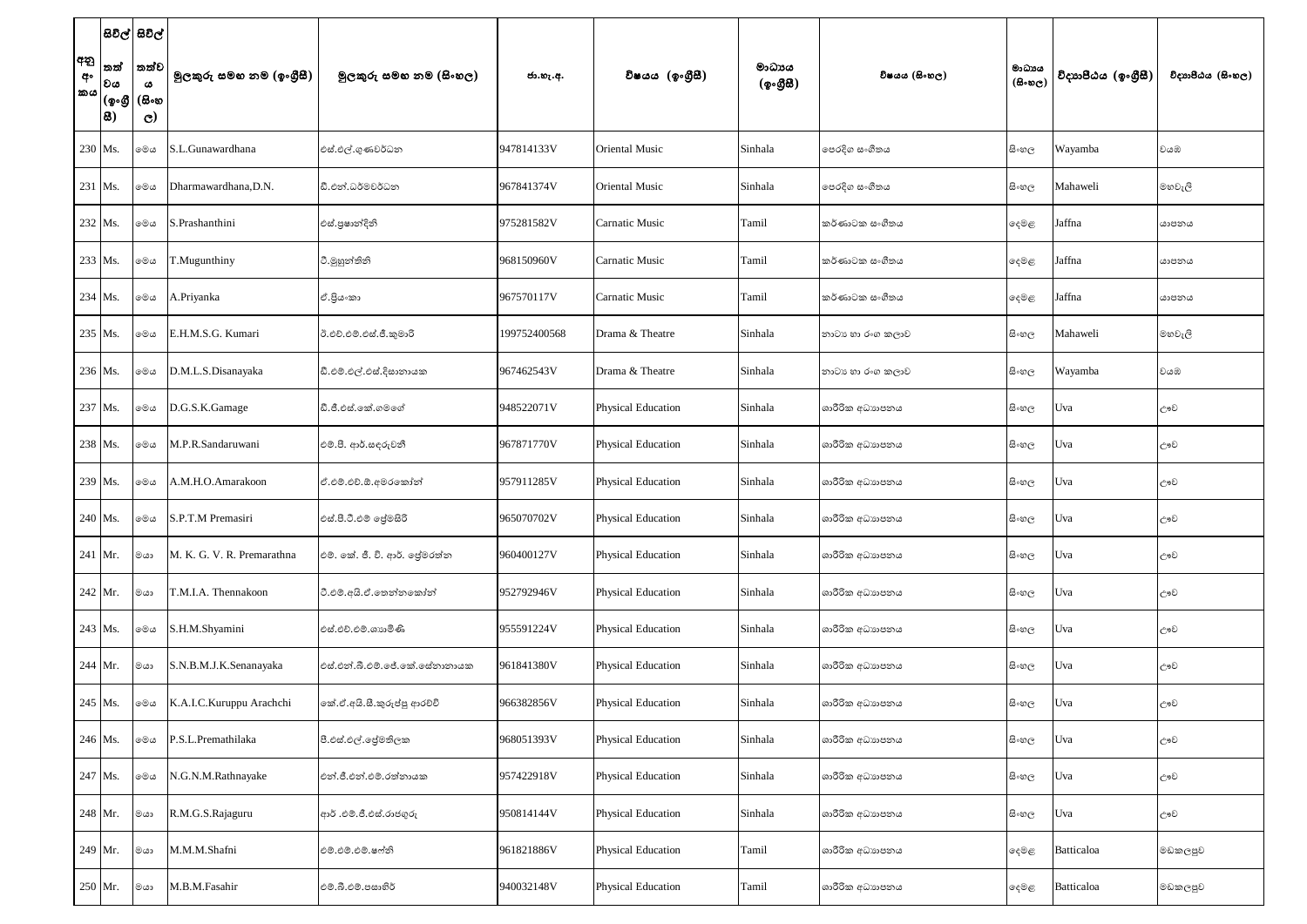|                        |                                  | සිවිල් සිවිල්                                            |                           |                                 |              |                                                 |                    |                              |                                     |                    |                   |
|------------------------|----------------------------------|----------------------------------------------------------|---------------------------|---------------------------------|--------------|-------------------------------------------------|--------------------|------------------------------|-------------------------------------|--------------------|-------------------|
| අනු<br>අං<br><b>කය</b> | තත්<br> වය<br> (စ့•စ္ဟို<br> සි) | තත්ව <br>$\boldsymbol{\omega}$<br>(සිංහ<br>$\mathcal{C}$ | මුලකුරු සමහ නම (ඉංගුිසී)  | මූලකුරු සමහ නම (සිංහල)          | ජා.හැ.අ.     | විෂයය (ඉංගීසී)                                  | මාධාපය<br>(ඉංගීසී) | විෂයය (සිංහල)                | මාධාය<br>$(B \circ \mathfrak{v}_C)$ | විදාහපීඨය (ඉංගීසී) | විදාහපීඨය (සිංහල) |
| 251 Ms.                |                                  | මෙය                                                      | H.V.A.H.Dilrukshi         | එච්.වී.ඒ.එච් දිල්රුක්ෂි         | 966052627V   | Home Economics                                  | Sinhala            | ගෘහ ආර්ථික විදාහව            | සි∘හල                               | Ruhuna             | රුහුණ             |
| 252 Ms.                |                                  | මෙය                                                      | N.S.T.S Samaraweera       | එන්.එස්.ටී.එස් සමරවීර           | 199674201715 | Home Economics                                  | Sinhala            | ගෘහ ආර්ථික විදාහව            | සි∘හල                               | Ruhuna             | රුහුණ             |
| 253 Ms.                |                                  | මෙය                                                      | H.M.S.T.Herath            | එච්.එම්.එස්.ටී.හේරත්            | 967011819V   | Home Economics                                  | Sinhala            | ගෘහ ආර්ථික විදාහව            | සිංහල                               | Ruhuna             | රුහුණ             |
| 254 Ms.                |                                  | මෙය                                                      | P.N Hansika               | පී.එන්.හංසිකා                   | 966361751V   | Home Economics                                  | Sinhala            | ගෘහ ආර්ථික විදාහව            | සි∘හල                               | Ruhuna             | රුහුණ             |
| 255 Ms.                |                                  | මෙය                                                      | M.S.Nusrath Banu          | එම්.එස්.නුස්රත් බානු            | 966592591V   | Home Economics                                  | Tamil              | ගෘහ ආර්ථික විදාහව            | දෙමළ                                | Dharga Nagar       | දර්ගා නගර්        |
| 256 Ms.                |                                  | මෙය                                                      | J.F.Jasara                | ජේ.එෆ්.ජෙසාරා                   | 968080334V   | Home Economics                                  | Tamil              | ගෘහ ආර්ථික විදාහව            | දෙමළ                                | Dharga Nagar       | දර්ගා නගර්        |
| 257 Ms.                |                                  | මෙය                                                      | M.F.F. Minha              | එම්.එෆ්.එෆ්.මින්හා              | 968483510V   | Home Economics                                  | Tamil              | ගෘහ ආර්ථික විදාහව            | දෙමළ                                | Dharga Nagar       | දර්ගා නගර්        |
| 258 Ms.                |                                  | මෙය                                                      | I.L.F.Saseena             | අයි.එල්.එෆ්.සසීනා               | 946572705V   | Home Economics                                  | Tamil              | ගෘහ ආර්ථික විදාහව            | දෙමළ                                | Dharga Nagar       | දර්ගා නගර්        |
| 259 Ms.                |                                  | මෙය                                                      | A.K.Nirosa                | ඒ.කේ.නිරෝසා                     | 965992871V   | Home Economics                                  | Tamil              | ගෘහ ආර්ථික විදාහව            | දෙමළ                                | Vavuniya           | වවුනියාව          |
| 260 Mr.                |                                  | මයා                                                      | D.M.K.P. Senarathna.      | ඩි.එම්.කේ.පී.සේනාරත්න           | 950890622V   | Agri & Food Technology                          | Sinhala            | කෘෂි හා ආහාර තාක්ෂණය         | සි∘හල                               | Pulathisipura      | පුලතිසිපුර        |
|                        | 261 Ms.                          | මෙය                                                      | M.M A. Sandamali          | එම්.එම්.ඒ.සදමාලි                | 966263369V   | Agri & Food Technology                          | Sinhala            | කෘෂි හා ආහාර තාක්ෂණය         | සි∘හල                               | Pulathisipura      | පුලතිසිපුර        |
|                        | 262 Ms.                          | මෙය                                                      | G.M. Wijesinghe           | ජී.එම්.විජේසිංහ                 | 968030396V   | Agri & Food Technology                          | Sinhala            | කෘෂි හා ආහාර තාක්ෂණය         | සි∘හල                               | Pulathisipura      | පුලතිසිපුර        |
|                        | 263 Ms.                          | මෙය                                                      | P.M.A.G.A.D.Gunarathne    | පී.එම්.ඒ.ජී.ඒ.ඩී.ගුණරත්ත        | 199679903646 | Agri & Food Technology                          | Sinhala            | කෘෂි හා ආහාර තාක්ෂණය         | සි∘හල                               | Pulathisipura      | පුලතිසිපුර        |
|                        | 264 Mr.                          | මයා                                                      | K.D.A.A.H.Deshapriya      | කේ.ඩී.ඒ.ඒ.එච් දේශප්පිුය         | 953453134V   | <b>Information Communication</b><br>Thechnology | English            | තොරතුරු හා සන්නිවේදන තාක්ෂණය | ඉංගීසි                              | Ruwanpura          | රුවන්පුර          |
|                        | 265 Ms.                          | මෙය                                                      | H.N.Shamila Sewwandi      | එච්. එන්. එස්. සෙව්වන්දි        | 956080738V   | <b>Information Communication</b><br>Thechnology | English            | තොරතුරු හා සන්නිවේදන තාක්ෂණය | ඉංගීසි                              | Ruwanpura          | රුවන්පුර          |
|                        | 266 Ms.                          | මෙය                                                      | Sifaya N.F                | එන්.එෆ්.සිෆායා                  | 967542881V   | <b>Information Communication</b><br>Thechnology | English            | තොරතුරු හා සන්නිවේදන තාක්ෂණය | ඉංගුිසි                             | Ruwanpura          | රුවන්පුර          |
| 267 Ms.                |                                  | මෙය                                                      | H.A.P.D.D.T.K.M. Piyadasa | එච්.ඒ.පි.ඩී.ඩී.ටී.කේ.එම්.පියදාස | 965900624V   | <b>Information Communication</b><br>Thechnology | English            | තොරතුරු හා සන්නිවේදන තාක්ෂණය | ඉංගීසි                              | Maharagama         | මහරගම             |
|                        | 268 Ms.                          | මෙය                                                      | D.M.I.P.Rajakaruna        | ඩී.එම්.අයි.පී.රාජකරුණා          | 967800732V   | <b>Information Communication</b><br>Thechnology | English            | තොරතුරු හා සන්නිවේදන තාක්ෂණය | ඉංගුිසි                             | Ruwanpura          | රුවන්පුර          |
|                        | 269 Ms.                          | මෙල                                                      | K.S.K.Karunarathna        | කේ.එස්.කේ.කරුණාරත්න             | 967532177V   | <b>Information Communication</b><br>Thechnology | English            | තොරතුරු හා සන්නිවේදන තාක්ෂණය | ඉංගුිසි                             | Ruwanpura          | රුවන්පුර          |
| 270 Ms.                |                                  | මෙය                                                      | W.A.S.M.Amithadharma      | ඩබ්ලිව්.ඒ.එස්.එම්.අමිතධර්ම.     | 966900245V   | <b>Information Communication</b><br>Thechnology | English            | තොරතුරු හා සන්නිවේදන තාක්ෂණය | ඉංගුිසි                             | Ruwanpura          | රුවන්පුර          |
|                        | 271 Ms.                          | මෙය                                                      | R.A. Senanayake           | ආර් ඒ සේනානායක                  | 957420788V   | <b>Information Communication</b><br>Thechnology | English            | තොරතුරු හා සන්නිවේදන තාක්ෂණය | ඉංගීසි                              | Maharagama         | මහරගම             |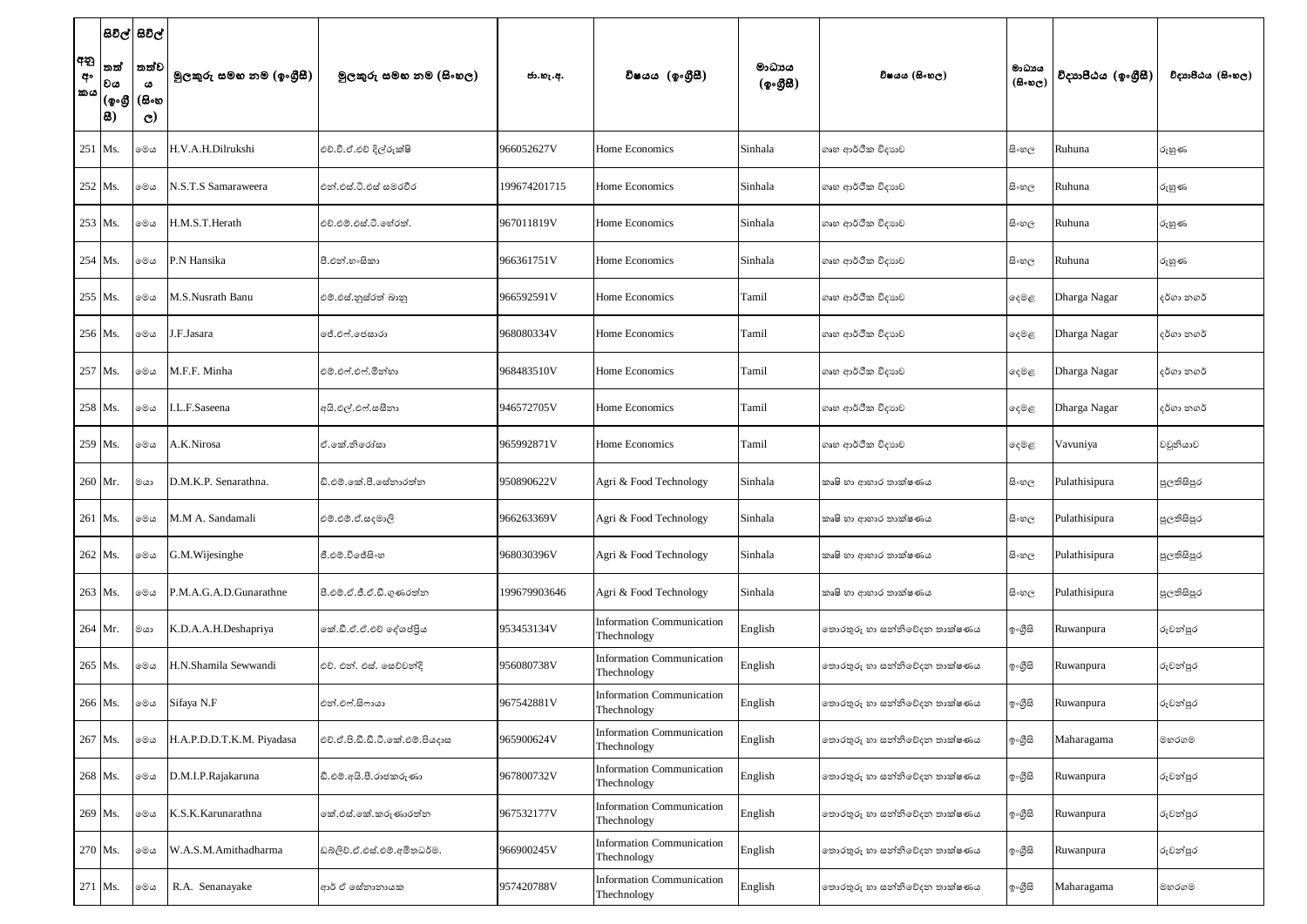|                        | සිවිල් සිවිල්                   |                                                          |                          |                             |            |                                                 |                    |                              |                                      |                    |                   |
|------------------------|---------------------------------|----------------------------------------------------------|--------------------------|-----------------------------|------------|-------------------------------------------------|--------------------|------------------------------|--------------------------------------|--------------------|-------------------|
| අනු<br>අං<br><b>කය</b> | තත්<br> වය<br> (စ့•စ္ဘူ<br> 83) | තත්ව <br>$\boldsymbol{\omega}$<br>(සිංහ<br>$\mathcal{C}$ | මුලකුරු සමහ නම (ඉංගුිසී) | මූලකුරු සමහ නම (සිංහල)      | ජා.හැ.අ.   | විෂයය (ඉංගීසී)                                  | මාධායය<br>(ඉංගීසී) | විෂයය (සිංහල)                | මාධායය<br>$(B \circ \mathfrak{v}_C)$ | විදාහපීඨය (ඉංගීසී) | විදාහපීඨය (සිංහල) |
| 272 Mr.                |                                 | මයා                                                      | O.C.Madhawa              | ඕ. සී. මාධව                 | 932482320V | <b>Information Communication</b><br>Thechnology | English            | තොරතුරු හා සන්නිවේදන තාක්ෂණය | ඉංගුිසි                              | Maharagama         | මහරගම             |
| 273 Mr.                |                                 | මයා                                                      | S.M.S.Hussain            | එස්.එම්.එස්. හුසේන්         | 962931065V | <b>Information Communication</b><br>Thechnology | English            | තොරතුරු හා සන්නිවේදන තාක්ෂණය | ඉංගුිසි                              | Maharagama         | මහරගම             |
| 274 Ms.                |                                 | මෙය                                                      | T.F.Asra                 | ටී.එෆ්. අස්රා               | 967560103V | <b>Information Communication</b><br>Thechnology | English            | තොරතුරු හා සන්නිවේදන තාක්ෂණය | ඉංගුිසි                              | Maharagama         | මහරගම             |
| 275 Mr.                |                                 | මයා                                                      | A.Mohamad Rishad         | ඒ.එම්.රිෂාඩ්                | 962042945V | <b>Information Communication</b><br>Thechnology | English            | තොරතුරු හා සන්නිවේදන තාක්ෂණය | ඉංගුිසි                              | Maharagama         | මහරගම             |
| 276 Mr.                |                                 | මයා                                                      | B.M.S.Ilahi              | බී.එම්.සකීල් ඉලාහි          | 953211378V | <b>Information Communication</b><br>Thechnology | English            | තොරතුරු හා සන්නිවේදන තාක්ෂණය | ඉංගුිසි                              | Maharagama         | මහරගම             |
| 277 Ms.                |                                 | මෙය                                                      | .H.A.Piumika             | එල්.එච්.අචිනි පියුමිකා      | 927280027V | <b>Information Communication</b><br>Thechnology | English            | තොරතුරු හා සන්නිවේදන තාක්ෂණය | ඉංගුිසි                              | Ruwanpura          | රුවන්පුර          |
| 278 Ms.                |                                 | මෙය                                                      | J.Suloshana              | ජේ.සුලෝෂානා                 | 968470752V | Second Language Tamil                           |                    | දෙවනබස දෙමළ                  |                                      | Vavuniya           | වවුනියාව          |
| 279 Mr.                |                                 | මයා                                                      | T.Dilaxan                | ථි.ඩිලක්සන්                 | 960082923V | Second Language Tamil                           |                    | දෙවනබස දෙමළ                  |                                      | Vavuniya           | වවුනියාව          |
| 280 Ms.                |                                 | මෙය                                                      | M.K.Pathima Hanisha      | එම්.කේ.පාතිමා හනීෂා         | 965940898V | Second Language Tamil                           |                    | දෙවනබස දෙමළ                  |                                      | Vavuniya           | වවුනියාව          |
| 281 Ms.                |                                 | මෙය                                                      | S.M.Fathima Asra         | එස්.එම්.ෆාතිමා අස්රා        | 968023217V | Second Language Tamil                           |                    | දෙවනබස දෙමළ                  |                                      | Vavuniya           | වවුනියාව          |
|                        | 282 Ms.                         | මෙය                                                      | Hemarany.N               | එන්.හේමරානි                 | 955441443V | Second Language Tamil                           |                    | දෙවනබස දෙමළ                  |                                      | Mahaweli           | මහවැලි            |
|                        | 283 Mr.                         | ගය                                                       | Rakulan.R                | ඊ.රාකුලන්                   | 951881805V | Second Language Tamil                           |                    | දෙවනබස දෙමළ                  |                                      | Mahaweli           | මහවැලි            |
|                        | 284 Ms.                         | මෙය                                                      | Piravintha.N             | එන්.පුරවින්තා               | 955862783V | Second Language Tamil                           |                    | දෙවනබස දෙමළ                  |                                      | Mahaweli           | මහවැලි            |
|                        | 285 Ms.                         | මෙය                                                      | Kajeevana. V             | වි.කජීවනා                   | 945693800V | Second Language Tamil                           |                    | දෙවනබස දෙමළ                  |                                      | Mahaweli           | මහවැලි            |
| 286 Ms.                |                                 | මෙය                                                      | Saara, B.F.              | බ්.එෆ්.සාරා                 | 947890018V | Second Language Tamil                           |                    | දෙවනබස දෙමළ                  |                                      | Mahaweli           | මහවැලි            |
|                        | 287 Mr.                         | මයා                                                      | Piyathilaka, L.S         | එල්.එස්.පියතිලක             | 962423507V | Second Language Sinhala                         |                    | දෙවනබස සිංහල                 |                                      | Mahaweli           | මහවැලි            |
|                        | 288 Mr.                         | මයා                                                      | Nandasena, N.A.S         | එන්.ඒ.එස්.නන්දසේන           | 952280368V | Second Language Sinhala                         |                    | දෙවනබස සිංහල                 |                                      | Mahaweli           | මහවැලි            |
|                        | 289 Ms.                         | මෙය                                                      | I.G.R. Kanchanamala      | අයි.ජී.රුවනි කාංචනමාලා      | 955413415V | Second Language Sinhala                         |                    | දෙවනබස සිංහල                 |                                      | Wayamba            | වයඹ               |
|                        | 290 Ms.                         | මෙය                                                      | D.M. Dhananjana          | ඩී.මාධවී ධනංජනා             | 968371339V | Second Language Sinhala                         |                    | දෙවනබස සිංහල                 |                                      | Wayamba            | වයඹ               |
| 291 Ms.                |                                 | මෙය                                                      | A.S.D.N. Abesiriwardhana | ඒ.එස්.ඩී.එන්. අබේ සිරිවර්ධන | 956240140V | Second Language Sinhala                         |                    | දෙවනබස සිංහල                 |                                      | Wayamba            | වයඹ               |
|                        | 292 Ms.                         | මෙය                                                      | W.M.E.K. Weerasinha      | ඩබ්ලිව්.එම්.ඊ.කේ.වීරසිංහ    | 947131907V | Second Language Sinhala                         |                    | දෙවනබස සිංහල                 |                                      | Wayamba            | වයඹ               |